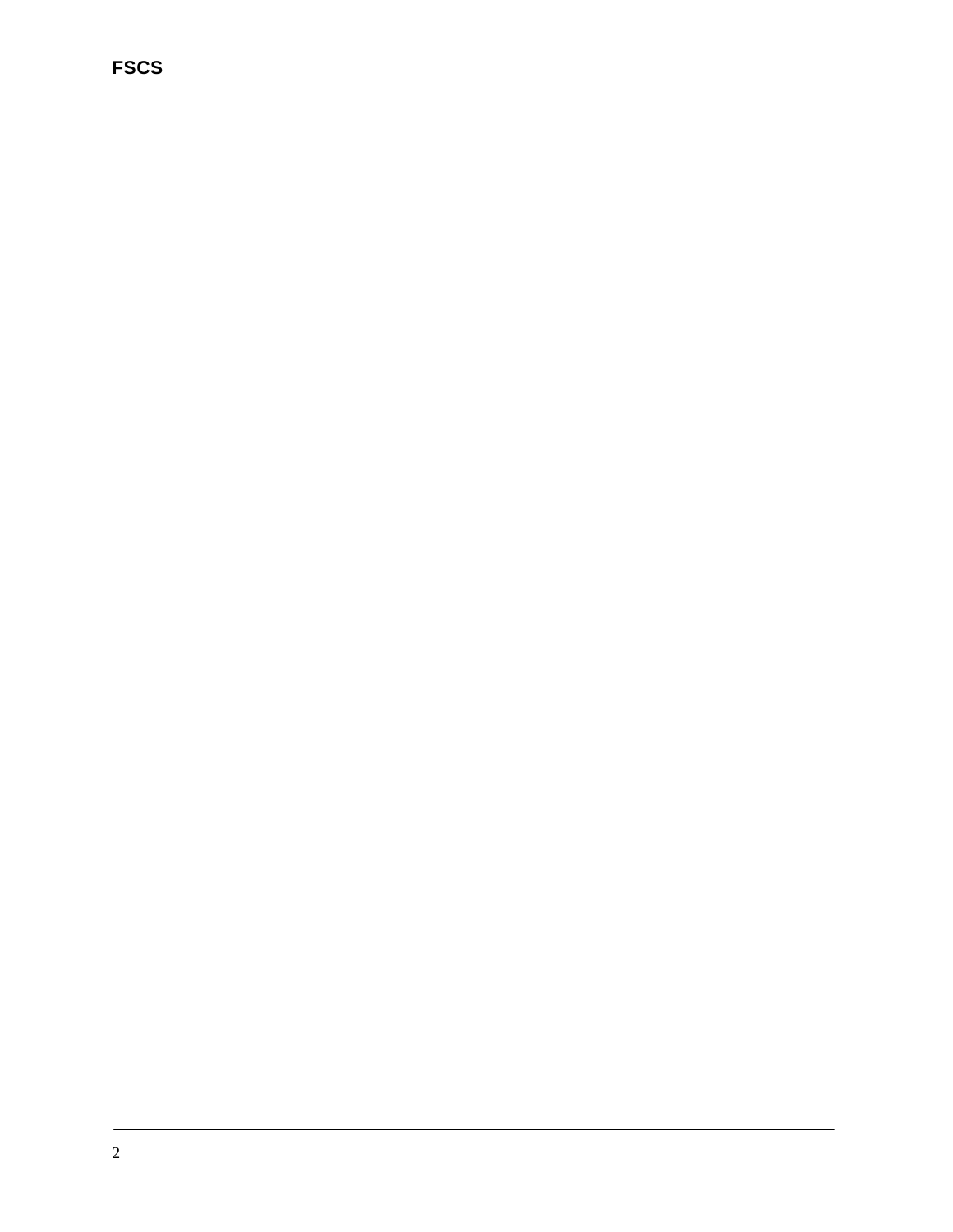## **Appendix E—Administrative Entity Data Element Definitions**

**Administrative Entity.** (This is not a WinPLUS Data Element.) This is the agency that is legally established under local or state law to provide public library service to the population of a local jurisdiction. The administrative entity may have a single outlet, or it may have more than one outlet.

| #   | <b>Data Element Name</b>       | <b>Data Element Definition</b>                                                                            |
|-----|--------------------------------|-----------------------------------------------------------------------------------------------------------|
|     | 1A FSCS ID (Automatic Display) | This is the identification code assigned by NCES to the<br>administrative entity.                         |
| 01  | LIB ID (Optional)              | This is the state-assigned identification code for the<br>administrative entity.                          |
| 02  | Name                           | This is the legal name of the administrative entity.                                                      |
|     | <b>Street Address</b>          | Note: Provide the name of the public library.                                                             |
| 03. | <b>Street Address</b>          | This is the complete street address of the administrative<br>entity.                                      |
|     |                                | Note: Do not report a post office box or general delivery.                                                |
| 04  | City (of street address)       | This is the city or town in which the administrative entity is<br>located.                                |
| 05  | Zip (of street address)        | This is the standard five-digit postal zip code for the street<br>address of the administrative entity.   |
| 06  | Zip4 (of street address)       | This is the four-digit postal zip code extension for the street<br>address of the administrative entity.  |
|     | <b>Mailing Address</b>         |                                                                                                           |
|     | 07 Mailing Address             | Definition: This is the mailing address of the administrative<br>entity.                                  |
| 08  | City (of mailing address)      | This is the city or town of the mailing address for the<br>administrative entity.                         |
| 09  | Zip (of mailing address)       | This is the standard five-digit postal zip code for the mailing<br>address of the administrative entity.  |
| 10  | Zip4 (of mailing address)      | This is the four-digit postal zip code extension for the mailing<br>address of the administrative entity. |
| 11  | County of the Entity           | This is the county in which the administrative entity is located.                                         |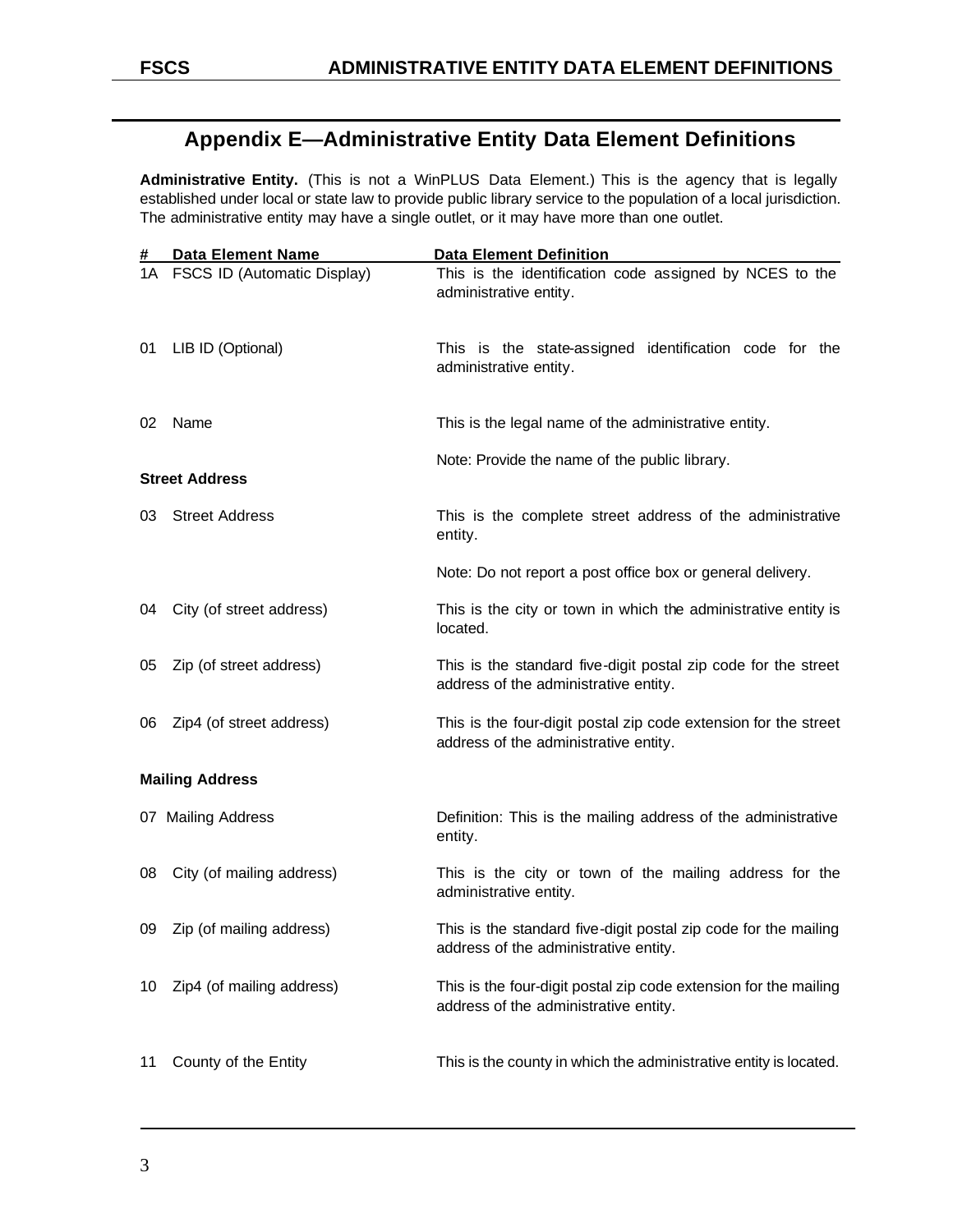| 12. | Phone                           | This is the telephone number of the administrative entity,<br>including area code.                                                                                                                                                                                                                                                                                                                                                                                                                                                                                                                                                              |
|-----|---------------------------------|-------------------------------------------------------------------------------------------------------------------------------------------------------------------------------------------------------------------------------------------------------------------------------------------------------------------------------------------------------------------------------------------------------------------------------------------------------------------------------------------------------------------------------------------------------------------------------------------------------------------------------------------------|
|     |                                 | Note: Report telephone number without spacing<br>or<br>punctuation. If the outlet has no phone, please enter "NA" (for<br>Not Applicable).                                                                                                                                                                                                                                                                                                                                                                                                                                                                                                      |
| 13  | <b>Web Address</b>              | This is the Web address of the administrative entity.<br>http:// $\sqrt{ }$                                                                                                                                                                                                                                                                                                                                                                                                                                                                                                                                                                     |
| 14  | Interlibrary Relationship Code* | Select one of the following:                                                                                                                                                                                                                                                                                                                                                                                                                                                                                                                                                                                                                    |
|     |                                 | HQ-Headquarters of a Federation or Cooperative.                                                                                                                                                                                                                                                                                                                                                                                                                                                                                                                                                                                                 |
|     |                                 | ME-Member of a Federation or Cooperative.                                                                                                                                                                                                                                                                                                                                                                                                                                                                                                                                                                                                       |
|     |                                 | NO-Not a Member of a Federation or Cooperative.                                                                                                                                                                                                                                                                                                                                                                                                                                                                                                                                                                                                 |
|     |                                 | HQ—Headquarters of a Federation or Cooperative. The library<br>or entity that provides the physical space and staff who<br>manage, coordinate, or administer the programs of the<br>federation or cooperative.                                                                                                                                                                                                                                                                                                                                                                                                                                  |
|     |                                 | Note: Agencies that serve other libraries rather than the public<br>should not be reported to FSCS.                                                                                                                                                                                                                                                                                                                                                                                                                                                                                                                                             |
|     |                                 | ME-Member of a Federation or Cooperative. An autonomous<br>library joined by formal or informal agreement(s) with (a) other<br>autonomous libraries in the same state to perform various<br>services cooperatively, such as resource sharing, communica-<br>tions, etc., and (b) libraries that are part of national, multi-<br>state or statewide library federations or cooperatives. (Do not<br>include OCLC.) Do not include multiple-outlet administrative<br>entities (e.g., libraries with branches and that have the word<br>"system" in their legal name) if the entity does not have an<br>agreement with another autonomous library. |
| 15  | Legal Basis Code*               | The legal basis is the type of local government structure within<br>which the entity functions. It reflects the state or local law<br>which authorizes the library.                                                                                                                                                                                                                                                                                                                                                                                                                                                                             |
|     |                                 | Select one of the following:                                                                                                                                                                                                                                                                                                                                                                                                                                                                                                                                                                                                                    |
|     |                                 | CC-City/County<br>CI-Municipal Government (city, town or village)<br>CO-County/Parish<br>LD-Library District (authority, board, commission)                                                                                                                                                                                                                                                                                                                                                                                                                                                                                                     |
|     |                                 | MJ-Multi-jurisdictional<br>NL-Native American Tribal Government<br>NP-Non-profit Association or Agency<br><b>SD-School District</b><br>OT-Other                                                                                                                                                                                                                                                                                                                                                                                                                                                                                                 |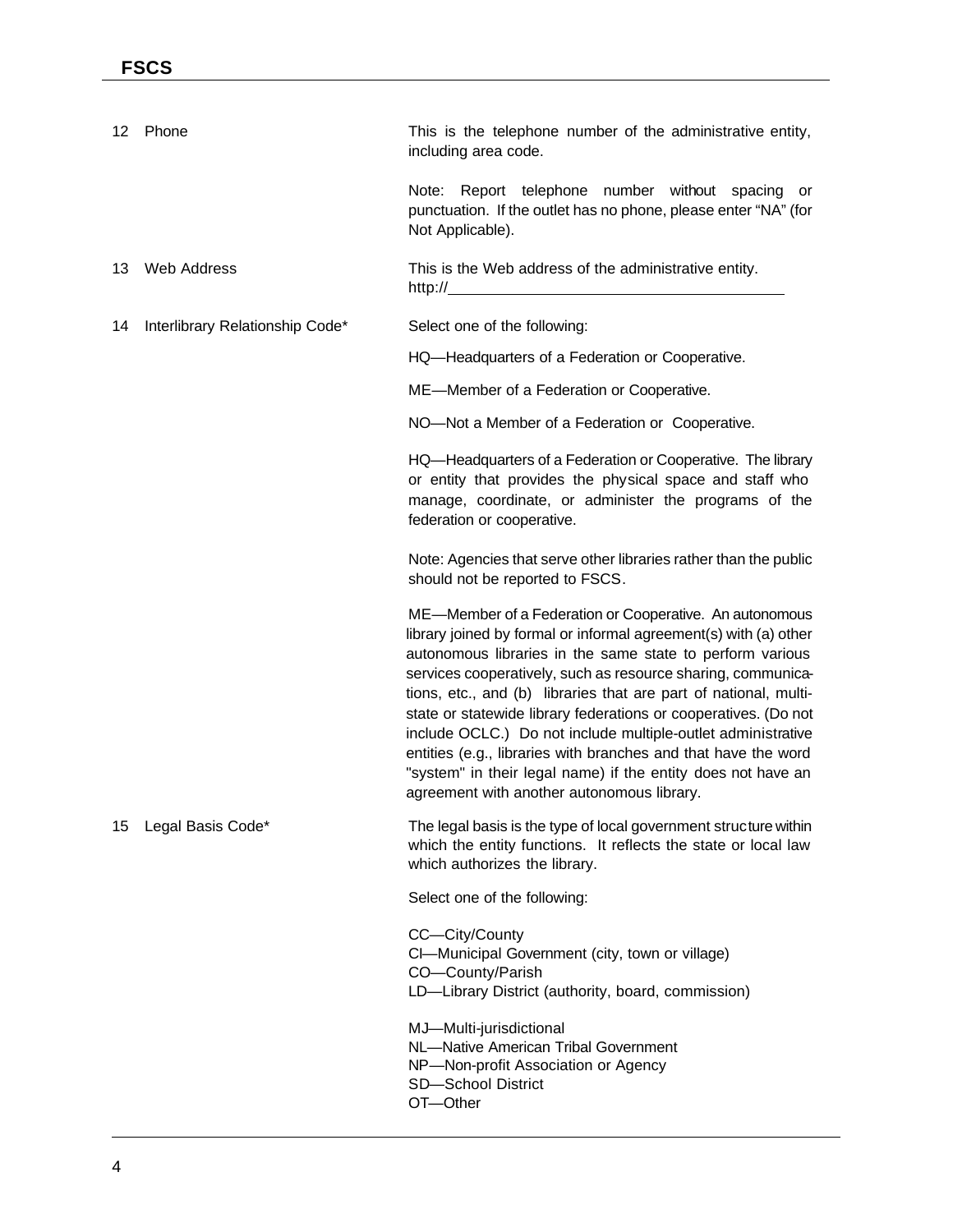CC—City/County. A multi-jurisdictional entity that is operated jointly by a county and a city.

CI—Municipal Government (city, town or village). A municipal government is an organized local government authorized in a state's constitution and statutes and established to provide general government for a specific concentration of population in a defined area.

CO—County/Parish. An organized local government authorized in a state's constitution and statutes and established to provide general government.

LD—Library District (authority, board, commission). This is a district, authority, board or commission authorized by state law to provide library services.

MJ—Multi-jurisdictional. An entity operated jointly by two or more units of local government under an intergovernmental agreement which creates a jointly appointed board or similar means of joint governance; to be distinguished from a library which contracts to serve other jurisdictions and from special library districts.

Note: Please put city/county combinations under 'CC', rather than under Multi-jurisdictional.

NL—Native American Tribal Government. An organized local government authorized and established to provide general government to residents of a Native American reservation.

Note: Include native Alaskan villages in this category.

NP—Non-profit Association or Agency. An entity privately controlled but meeting the statutory definition of a public library in a given state; includes association libraries.

SD—School District. An organized local entity providing public elementary, secondary, and/or higher education which, under state law, has sufficient administrative and fiscal autonomy to qualify as a separate government. Excludes "dependent public school systems" of county, municipal, township, or state governments.

OT—Other.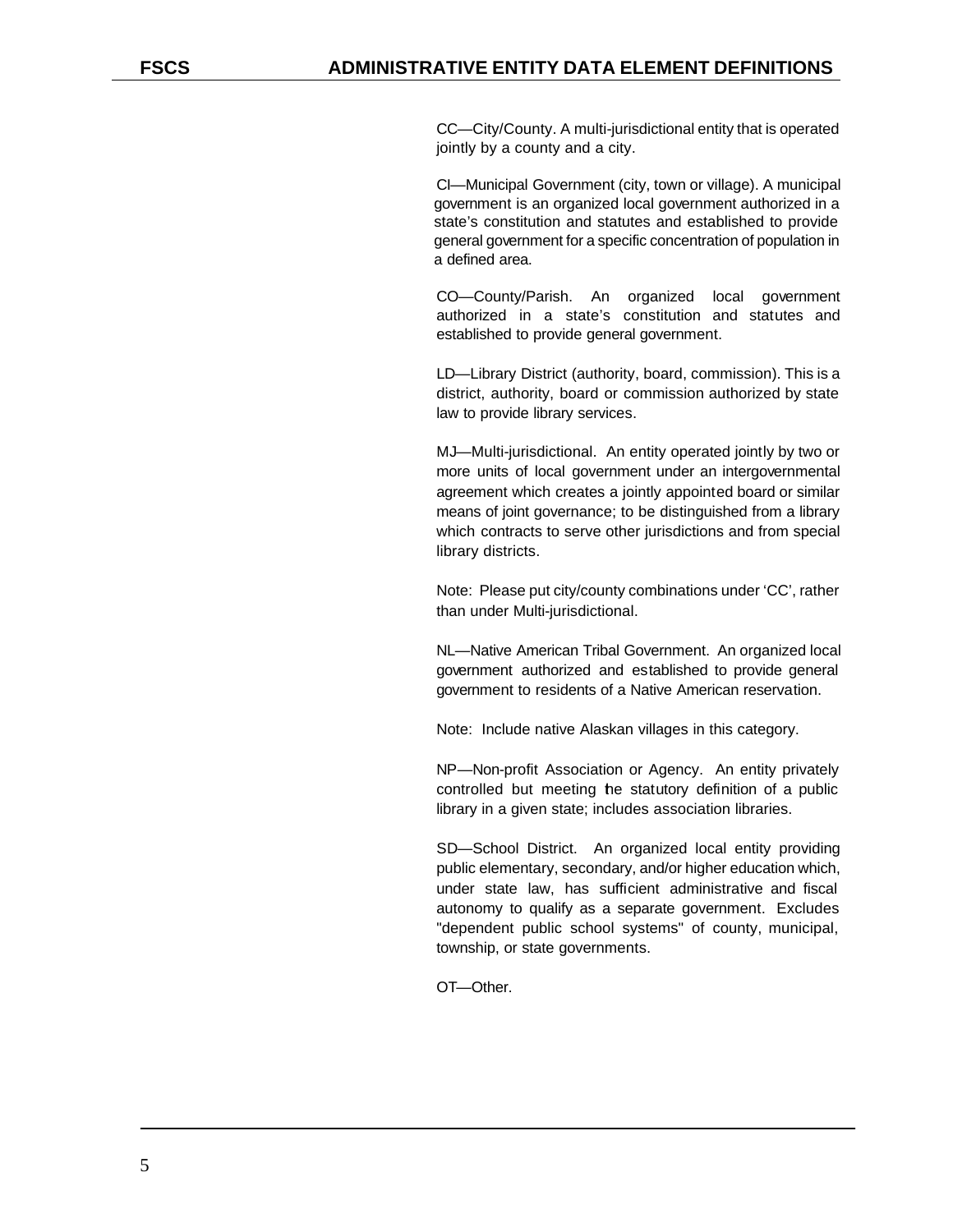| 16 | Administrative Structure Code**       | identifies an autonomous<br>code<br>library entity<br>This<br>(administrative entity) that has its own governance and<br>funding.                                                                                                                                                                                                                                                                                                                     |
|----|---------------------------------------|-------------------------------------------------------------------------------------------------------------------------------------------------------------------------------------------------------------------------------------------------------------------------------------------------------------------------------------------------------------------------------------------------------------------------------------------------------|
|    |                                       | An administrative entity is the agency that is legally<br>established under local or state law to provide public library<br>service to the population of a local jurisdiction.<br>The<br>administrative entity may have a single outlet, or it may have<br>more than one outlet.                                                                                                                                                                      |
|    |                                       | Select one of the following:                                                                                                                                                                                                                                                                                                                                                                                                                          |
|    |                                       | MA-Administrative Entity with Multiple Direct Service<br>Outlets where Administrative Offices are Separate                                                                                                                                                                                                                                                                                                                                            |
|    |                                       | MO-Administrative Entity with Multiple Direct Service<br>Outlets where Administrative Offices are Not Separate                                                                                                                                                                                                                                                                                                                                        |
|    |                                       | SO-Administrative Entity with a Single Direct Service Outlet                                                                                                                                                                                                                                                                                                                                                                                          |
|    |                                       | MA-Administrative Entity with Multiple Direct Service<br>Outlets where Administrative Offices are Separate. An<br>administrative entity that serves the public directly with two or<br>more service outlets, including some combination of one<br>central library, branch(es), bookmobile(s), and/or books-by-<br>mail only. The administrative offices are separate from the di-<br>rect service outlets and do not provide direct library services. |
|    |                                       | MO-Administrative Entity with Multiple Direct Service Outlets<br>where Administrative Offices are Not Separate.<br>An<br>administrative entity that serves the public directly with two or<br>more service outlets, including some combination of one<br>central library, branch(es), bookmobile(s), and/or books-by-<br>mail only.                                                                                                                   |
|    |                                       | SO-Administrative Entity with a Single Direct Service Outlet.<br>An administrative entity that serves the public directly with<br>one central library, books-by-mail only, or one bookmobile.                                                                                                                                                                                                                                                         |
| 17 | <b>FSCS Public Library Definition</b> | Answer <y>es or <n>o to the following question: "Does this<br/>public library meet all the criteria of the FSCS public library<br/>definition?"</n></y>                                                                                                                                                                                                                                                                                               |
|    |                                       | A public library is an entity that is established under state<br>enabling laws or regulations to serve a community, district, or<br>region, and that provides at least the following:                                                                                                                                                                                                                                                                 |
|    |                                       | an organized collection of printed or other library<br>1.<br>materials,<br>or<br>а                                                                                                                                                                                                                                                                                                                                                                    |
|    |                                       | combination thereof;                                                                                                                                                                                                                                                                                                                                                                                                                                  |
|    |                                       | paid staff;<br>2.<br>3.<br>an established schedule in which services of the staff are                                                                                                                                                                                                                                                                                                                                                                 |
|    |                                       | available to the public;<br>the facilities necessary to support such a collection,<br>4.<br>staff, and schedule; and                                                                                                                                                                                                                                                                                                                                  |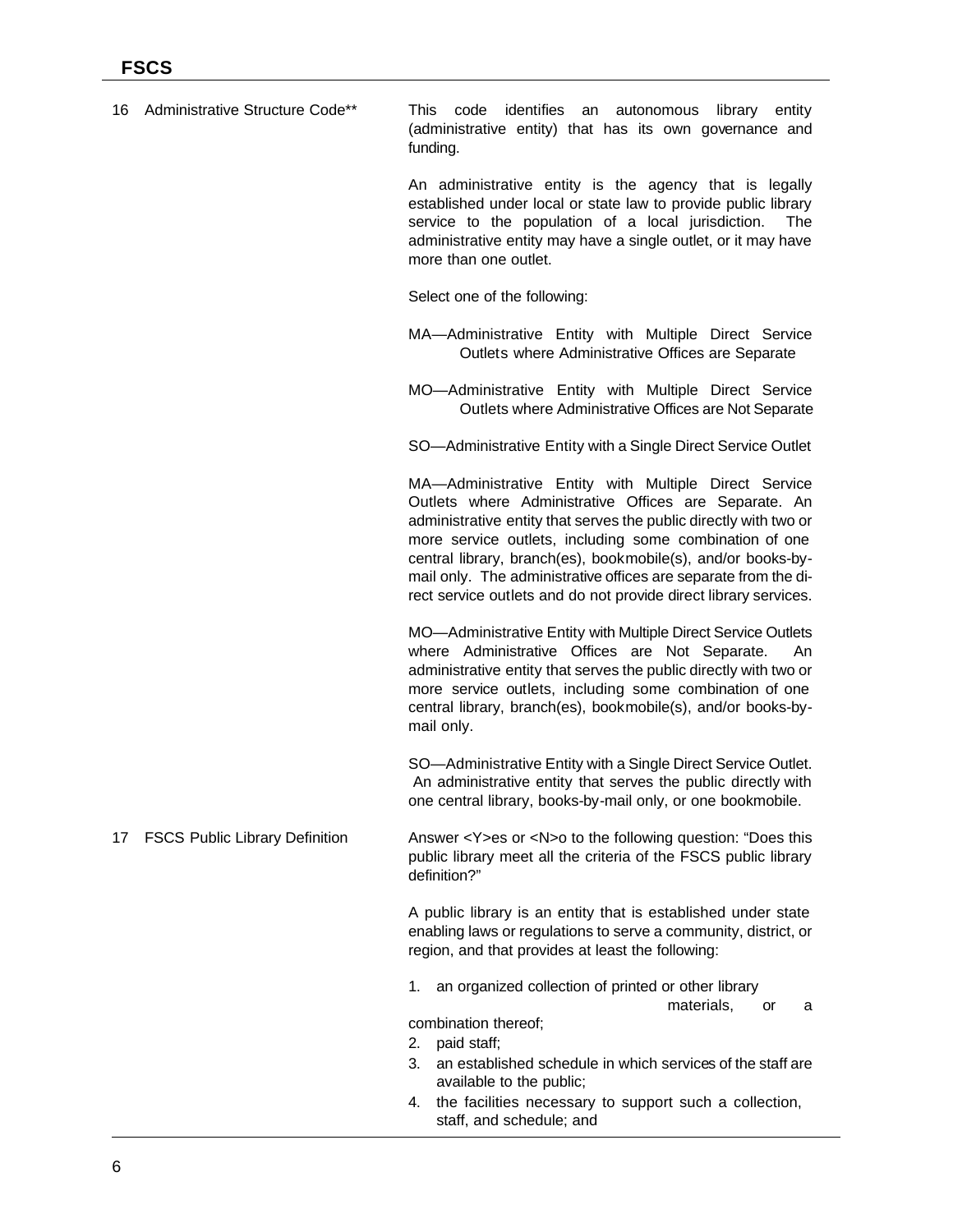5. is supported in whole or in part with public funds.

Note: If the library meets all of the requirements of this definition, respond with a yes. If the library does not meet one or more of the requirements, respond with a no.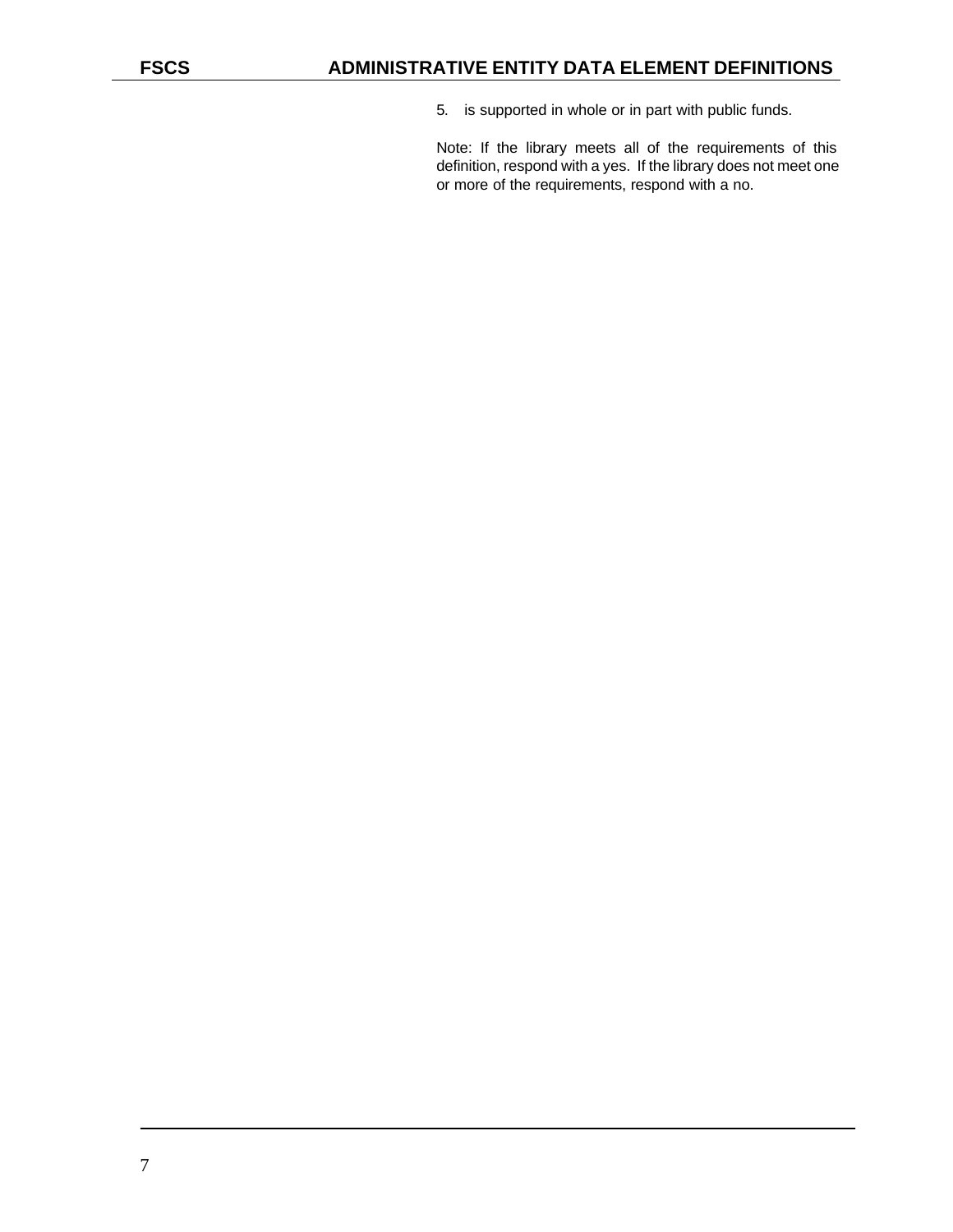| 18 | Geographic Code* **                     | Choose from among the following types of readily available<br>Census geography, one code that either exactly or most<br>nearly describes the geographic area for which the public<br>library has been established to offer services and from which<br>(or on behalf of which) the library derives revenue and any<br>areas served under contract for which the library is the primary<br>service provider.                                                                                                  |
|----|-----------------------------------------|-------------------------------------------------------------------------------------------------------------------------------------------------------------------------------------------------------------------------------------------------------------------------------------------------------------------------------------------------------------------------------------------------------------------------------------------------------------------------------------------------------------|
|    |                                         | Note: The Population of Legal Service Area (data element<br>#22) should be reflected in the geographic code selected. For<br>further clarification of municipal government, county/parish,<br>and school district, refer to definitions under Legal Basis Code<br>(data element #17). For further clarification of metropolitan<br>area, see Metropolitan Status Code "NC-Metropolitan Area,<br>but Not Within Central City Limits" (data element #10 in the<br>outlet data element definitions).           |
|    |                                         | CI1-Municipal Government (City, town or village) (exactly)<br>CI2-Municipal Government (City, town or village) (most nearly)<br>CO1-County/Parish (exactly)<br>CO2-County/Parish (most nearly)<br>MA1-Metropolitan Area (exactly)<br>MA2-Metropolitan Area (most nearly)<br>MC1-Multi-County (exactly)<br>MC2-Multi-County (most nearly)<br>SD1-School District (exactly)<br>SD2-School District (most nearly)<br>OTH-Other                                                                                 |
| 19 | Legal Service Area<br>Boundary Change*  | Answer <y>es or <n>o to the following question: 'Did the<br/>administrative entity's legal service area boundaries change<br/>since last year?"</n></y>                                                                                                                                                                                                                                                                                                                                                     |
|    |                                         | Note: Changes are likely to result, for example, when a<br>municipality annexes land, when one municipality in a county<br>becomes either an independent city or its own county<br>necessitating its exclusion from the first county's geography,<br>or when an administrative entity contracts to provide public<br>library service for some additional geographic area other than<br>the geographic area for which it was established (e.g., a<br>municipal library contracts to serve county residents). |
| 20 |                                         | (Reserved for future use.)                                                                                                                                                                                                                                                                                                                                                                                                                                                                                  |
| 21 |                                         | (Reserved for future use.)                                                                                                                                                                                                                                                                                                                                                                                                                                                                                  |
| 22 | Population of the<br>Legal Service Area | The number of people in the geographic area for which a<br>public library has been established to offer services and from<br>which (or on behalf of which) the library derives revenue, plus<br>any areas served under contract for which the library is the                                                                                                                                                                                                                                                |
|    | primary service provider.               |                                                                                                                                                                                                                                                                                                                                                                                                                                                                                                             |
|    |                                         | Note: The determination of this population figure shall be the<br>responsibility of the state library agency. This population                                                                                                                                                                                                                                                                                                                                                                               |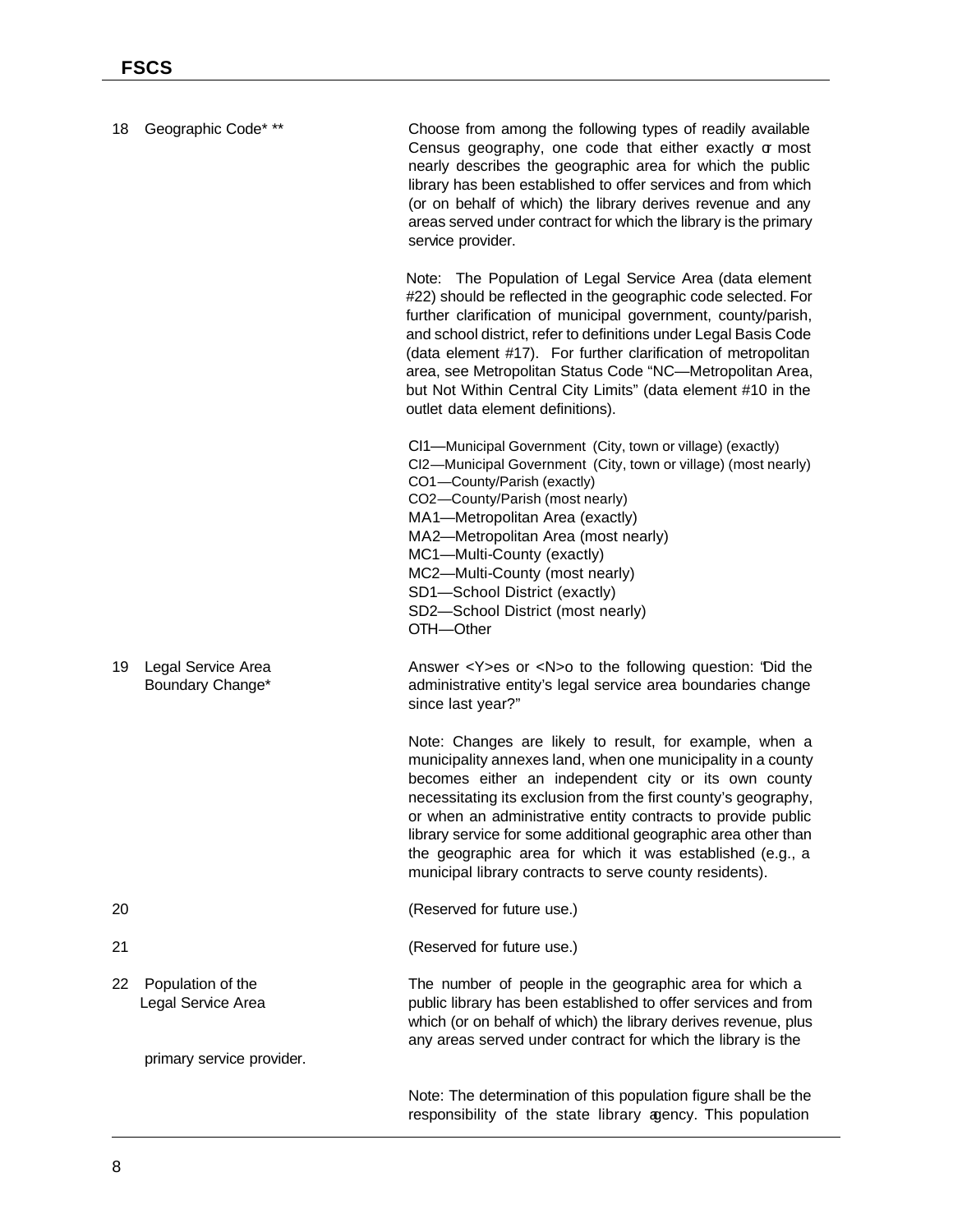## **FSCS ADMINISTRATIVE ENTITY DATA ELEMENT DEFINITIONS**

figure should be based on the most recent official state population figures for jurisdictions in your state available from the State Data Center. The State Data Coordinator should obtain these figures annually from the State Data Center or other official state sources.

23 Number of Central Libraries This is one type of single outlet library (SO) or the library which is the operational center of a multiple-outlet library (MO or MA). Usually all processing is centralized here and the principal collections are housed here. Synonymous with main library.

> Note: Each administrative entity may report either no central library or one central library. No administrative entity may report more than one central library. In the administrative entity file, this simply means reporting "0" or "1" for central library. Where two or more libraries are considered "centrals" for state or local purposes, one central library and one or more branch libraries should be reported to FSCS. If you wish to identify a central library in the outlet file, identify the library with the largest collection as the central library for FSCS purposes, and report all others as branches. Where there are several co-equal outlets and no principal collection, report all such outlets as branches, not central libraries.

#### 24 Number of Branch Libraries A branch library is an auxiliary unit of an administrative entity which has at least all of the following:

- 1. separate quarters;
- 2. an organized collection of library materials;
- 3. paid staff; and
- 4. regularly scheduled hours for being open to the public.

25 Number of Bookmobiles A bookmobile is a traveling branch library. It consists of at least all of the following:

- 1. a truck or van that carries an organized collection of library materials;
- 2. paid staff; and
- 3. regularly scheduled hours (bookmobile stops) for being open to the public.

Note: Count the number of vehicles in use, not the number of stops the vehicle makes.

## **PAID STAFF (FULL-TIME EQUIVALENT)**

Report figures as of the last day of the fiscal year. Include all positions funded in the library's budget whether those positions are filled or not. To ensure comparable data, 40 hours per week has been set as the measure of full-time employment (FTE). For example, 60 hours per week of part-time work by employees in a staff category divided by the 40-hour measure equals 1.50 FTEs.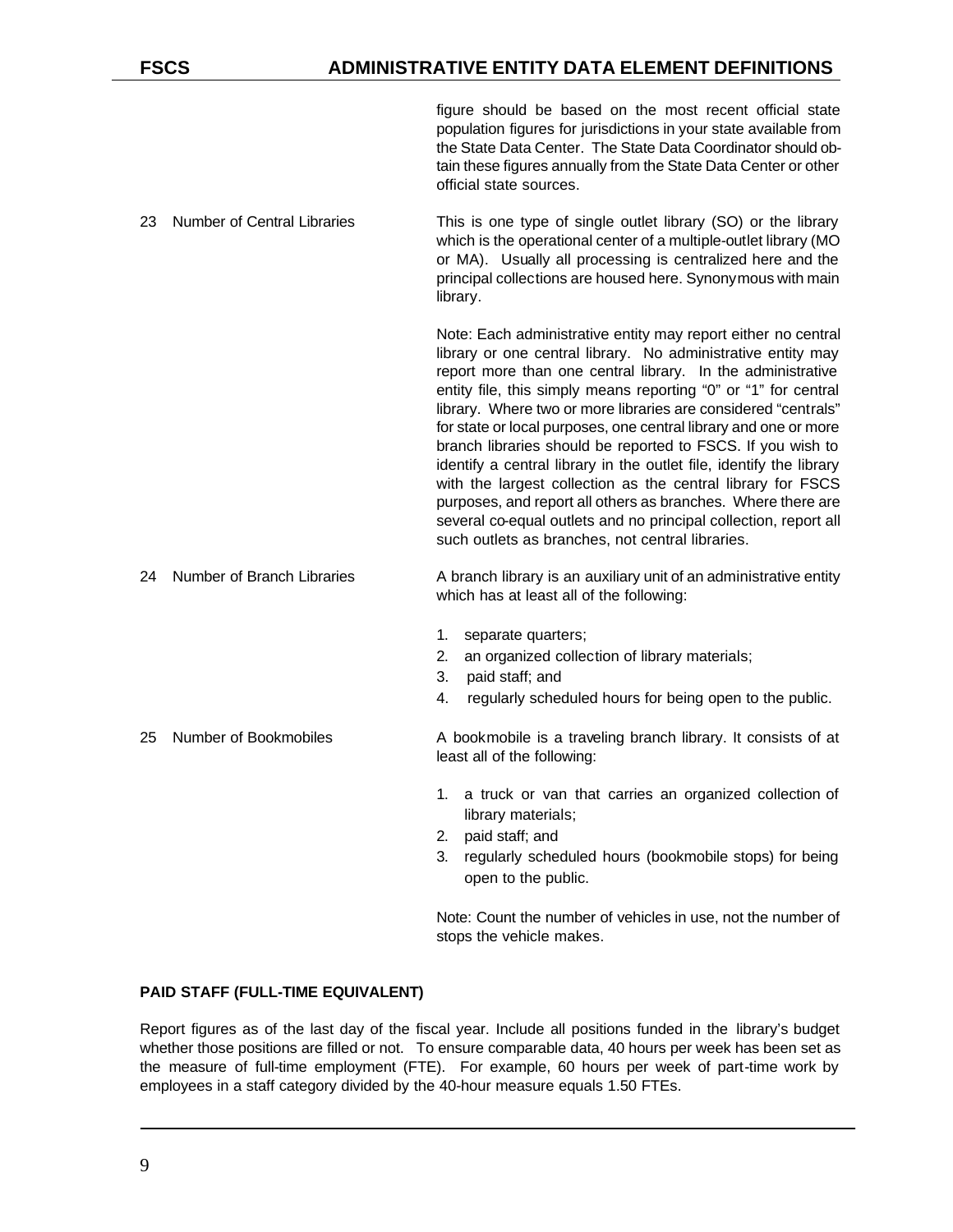| 26 | ALA-MLS                     | Librarians with master's degrees from programs of library and<br>information studies accredited by the American Library<br>Association.                                                                                                                                                                     |
|----|-----------------------------|-------------------------------------------------------------------------------------------------------------------------------------------------------------------------------------------------------------------------------------------------------------------------------------------------------------|
| 27 | <b>Total Librarians</b>     | Persons with the title of librarian who do paid work that<br>usually requires professional training and skill in the<br>theoretical or scientific aspects of library work, or both, as dis-<br>tinct from its mechanical or clerical aspect. This data element<br>also includes ALA-MLS (data element #26). |
| 28 | All Other Paid Staff        | This includes all other FTE employees paid from the reporting<br>unit budget, including plant operations, security, and<br>maintenance staff.                                                                                                                                                               |
| 29 | <b>Total Paid Employees</b> | This is the sum of total librarians (data element #27) and all<br>other paid staff (data element #28).                                                                                                                                                                                                      |

#### **OPERATING REVENUE\*\***

Report revenue used for operating expenditures as defined below. Include federal, state, local, or other grants. DO NOT include revenue for major capital expenditures, contributions to endowments, revenue passed through to another agency (e.g., fines), or funds unspent in the previous fiscal year (e.g., carryover). (Funds transferred from one public library to another public library should be reported by only one of the public libraries. The State Data Coordinator shall determine which library will report these funds.)

| 30 | Local Government Revenue**        | This includes all local government funds designated by the<br>community, district, or region and available for expenditure by<br>the public library. Do not include the value of any contributed<br>or in-kind services or the value of any gifts and donations,<br>library fines, fees, or grants. |
|----|-----------------------------------|-----------------------------------------------------------------------------------------------------------------------------------------------------------------------------------------------------------------------------------------------------------------------------------------------------|
|    |                                   | Do not include state, federal, and other funds passed through<br>local government for library use. Report these funds with<br>state government revenue or federal government revenue, as<br>appropriate.                                                                                            |
| 31 | State Government Revenue**        | These are all funds distributed to public libraries by state<br>government for expenditure by the public libraries, except for<br>federal money distributed by the state. This includes funds<br>from such sources as penal fines, license fees, and mineral<br>rights.                             |
|    |                                   | Note: If operating revenue from consolidated taxes is the<br>result of state legislation, the revenue should be reported<br>under state revenue (even though the revenue may be from<br>multiple sources).                                                                                          |
| 32 | <b>Federal Government Revenue</b> | This includes all federal government funds distributed to public<br>libraries for expenditure by the public libraries, including<br>federal money distributed by the state.                                                                                                                         |
| 33 | Other Operating Revenue**         | This is all operating revenue other than that reported under<br>local, state, and federal (data elements #30, #31, and #32).<br>Include, for example, monetary gifts and donations received in<br>the current year, interest, library fines, fees for library                                       |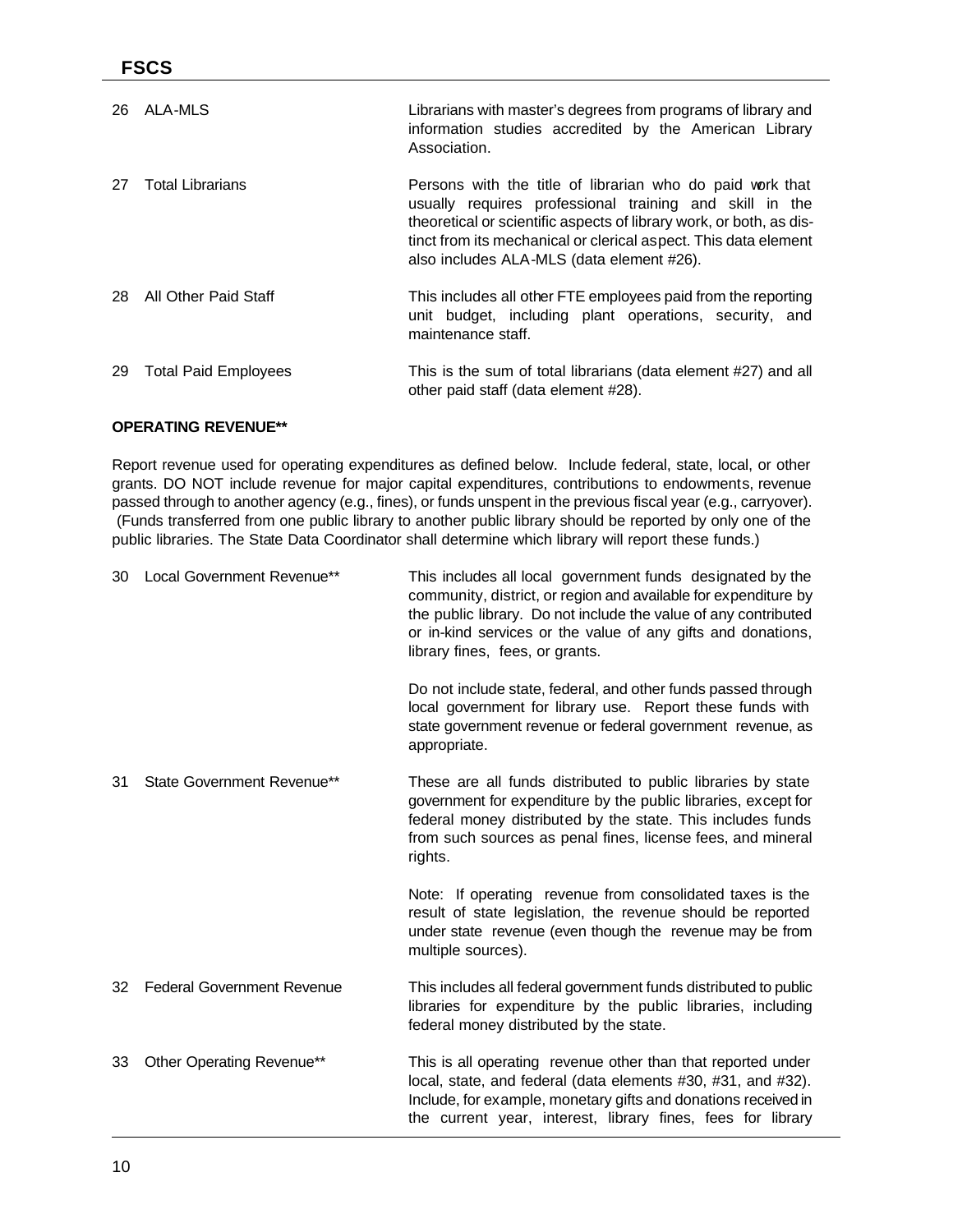services, or grants. Do not include the value of any contributed or in-kind services or the value of any non-monetary gifts and donations.

34 Total Operating Revenue This is the sum of local government revenue, state government revenue, federal government revenue, and other operating revenue (data elements #30 through #33).

#### **OPERATING EXPENDITURES\*\***

Operating expenditures are the current and recurrent costs necessary to support the provision of library services. Significant costs, especially benefits and salaries, that are paid by other taxing agencies (government agencies with the authority to levy taxes) "on behalf of" the library may be included if the information is available to the reporting agency. Only such funds that are supported by expenditure documents (such as invoices, contracts, payroll records, etc.) at the point of disbursement should be included. Do not report the value of free items as expenditures. Do not report estimated costs as expenditures. Do not report capital expenditures under this category.

#### **Staff Expenditures**

| 35 | Salaries & Wages Expenditures         | This includes salaries and wages for all library staff (including<br>plant operations, security, and maintenance staff) for the fiscal<br>Include salaries and wages before deductions but<br>vear.<br>exclude employee benefits.                                                                                                                                                                                                                                                                                                 |
|----|---------------------------------------|-----------------------------------------------------------------------------------------------------------------------------------------------------------------------------------------------------------------------------------------------------------------------------------------------------------------------------------------------------------------------------------------------------------------------------------------------------------------------------------------------------------------------------------|
| 36 | <b>Employee Benefits Expenditures</b> | These are the benefits outside of salaries and wages paid and<br>accruing to employees (including plant operations, security,<br>and maintenance staff), regardless of whether the benefits or<br>equivalent cash options are available to all employees. In-<br>clude amounts for direct paid employee benefits including<br>Social Security, retirement, medical insurance, life insurance,<br>guaranteed disability income protection, unemployment<br>compensation, workmen's compensation, tuition, and housing<br>benefits. |
| 37 | <b>Total Staff Expenditures</b>       | This is the sum of salaries and wages (data element #35), and                                                                                                                                                                                                                                                                                                                                                                                                                                                                     |

#### **Collection Expenditures\*\***

This includes all operating expenditures from the library budget for materials in print, microform, electronic and other formats considered part of the collection, whether purchased, leased, or licensed. Exclude charges or fees for interlibrary loans and expenditures for document delivery.

employee benefits (data element #36).

| 38 Print Materials Expenditures*      | Report all operating expenditures for the following print<br>materials: books, serial back files, current serial sub-<br>scriptions, government documents, and any other print<br>acquisitions.                                                  |
|---------------------------------------|--------------------------------------------------------------------------------------------------------------------------------------------------------------------------------------------------------------------------------------------------|
| 39 Electronic Materials Expenditures* | Report all operating expenditures for electronic (digital)<br>materials. Types of electronic materials include e-books, e-<br>(including journals), government documents,<br>serials<br>databases (including locally mounted, full text or not), |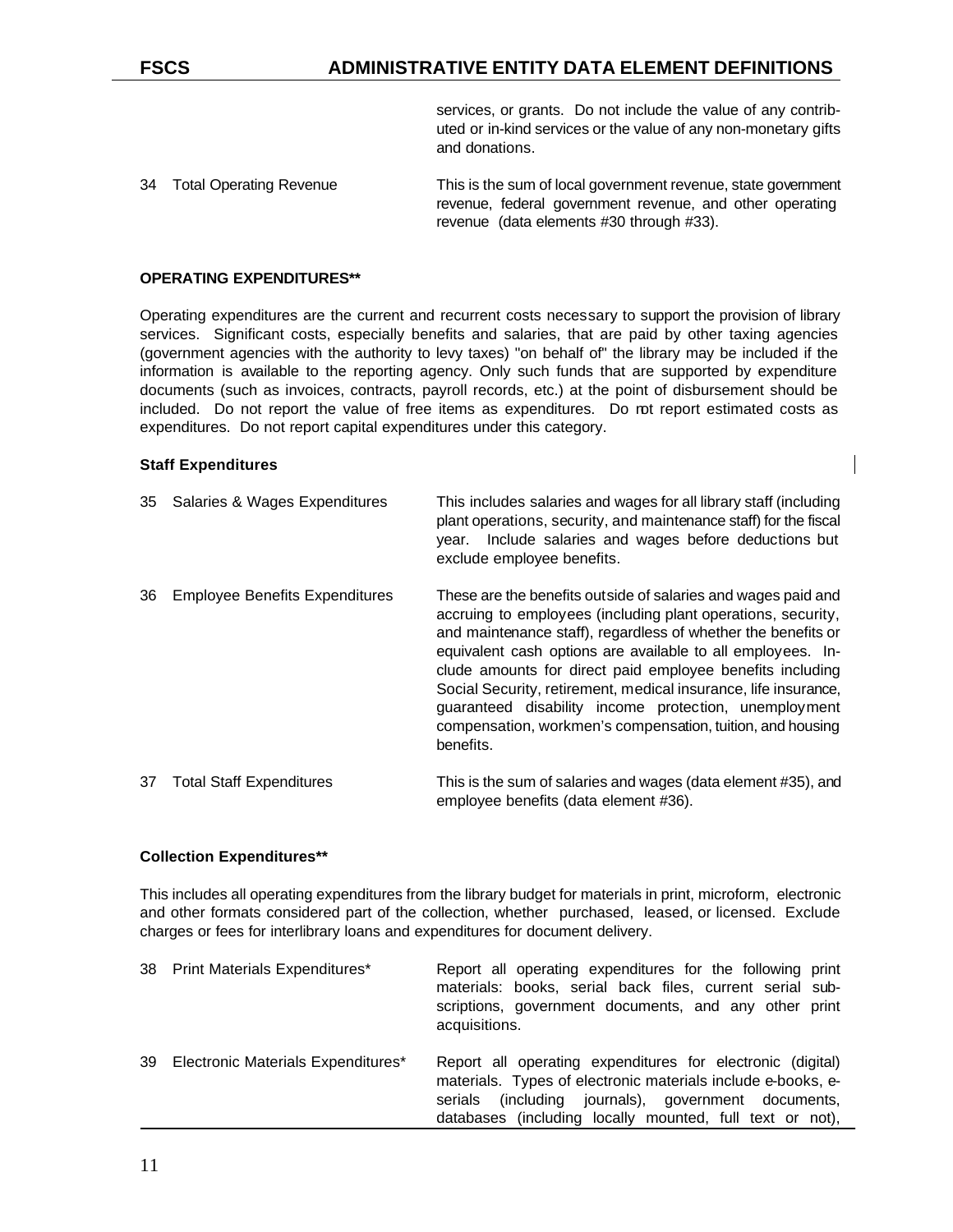|    |                                      | electronic files, reference tools, scores, maps, or pictures in<br>electronic or digital format, including materials digitized by the<br>library. Electronic materials can be distributed on magnetic<br>tape, diskettes, computer software, CD-ROM, or other<br>portable digital carrier, and can be accessed via a computer,<br>via access to the Internet, or by using an ebook reader.<br>Include equipment expenditures that are inseparably bundled<br>into the price of the information service product. Include<br>expenditures for materials held locally and for remote<br>electronic materials for which permanent or temporary access<br>rights have been acquired. Include expenditures for database<br>licenses. [Note: Based on ISO 2789 definition.] |
|----|--------------------------------------|----------------------------------------------------------------------------------------------------------------------------------------------------------------------------------------------------------------------------------------------------------------------------------------------------------------------------------------------------------------------------------------------------------------------------------------------------------------------------------------------------------------------------------------------------------------------------------------------------------------------------------------------------------------------------------------------------------------------------------------------------------------------|
| 40 | Other Materials Expenditures*        | Report all operating expenditures for other materials, such as<br>microform, audio, video, DVD, and materials in new forms.                                                                                                                                                                                                                                                                                                                                                                                                                                                                                                                                                                                                                                          |
| 41 | <b>Total Collection Expenditures</b> | This is the sum of all expenditures for print materials,<br>electronic materials, and other materials (data elements #38,<br>#39, and #40).                                                                                                                                                                                                                                                                                                                                                                                                                                                                                                                                                                                                                          |
| 42 | <b>Other Operating Expenditures</b>  | This includes all expenditures other than those for staff (data<br>element #37) and collection (data element #41).                                                                                                                                                                                                                                                                                                                                                                                                                                                                                                                                                                                                                                                   |
|    |                                      | Note: Include expenses such as binding, supplies, repair or<br>replacement of existing furnishings and equipment, and costs<br>incurred in the operation and maintenance of physical facil-<br>ities.                                                                                                                                                                                                                                                                                                                                                                                                                                                                                                                                                                |
| 43 | <b>Total Operating Expenditures</b>  | This is the sum of total staff expenditures, total collection ex-<br>penditures, and other operating expenditures (data elements<br>#37, #41, and #42).                                                                                                                                                                                                                                                                                                                                                                                                                                                                                                                                                                                                              |
|    | <b>CAPITAL</b>                       |                                                                                                                                                                                                                                                                                                                                                                                                                                                                                                                                                                                                                                                                                                                                                                      |
| 44 | Capital Revenue*                     | Report all revenue to be used for major capital expenditures.<br>Examples include funds received for (a) site acquisition;<br>(b) new buildings; (c) additions to or renovation of library<br>buildings; (d) furnishings, equipment, and initial book stock for<br>new buildings, building additions, or building renovations; (e)<br>library automation systems; (f) new vehicles; and (g) other                                                                                                                                                                                                                                                                                                                                                                    |

contributions to endowments, income passed through to another agency (e.g., fines), or funds unspent in the previous fiscal year (e.g., carryover). Funds transferred from one public library to another public library should be reported by only one of the public libraries. 45 Capital Expenditures\* \*\* Report major capital expenditures (the acquisition of or additions to fixed assets). Examples include expenditures for (a) site acquisitions; (b) new buildings; (c) additions to or

one-time major projects. Include federal, state, local, and other revenue to be used for major capital expenditures. Exclude revenue to be used for replacement and repair of existing furnishings and equipment, regular purchase of library materials, and investments for capital appreciation. Exclude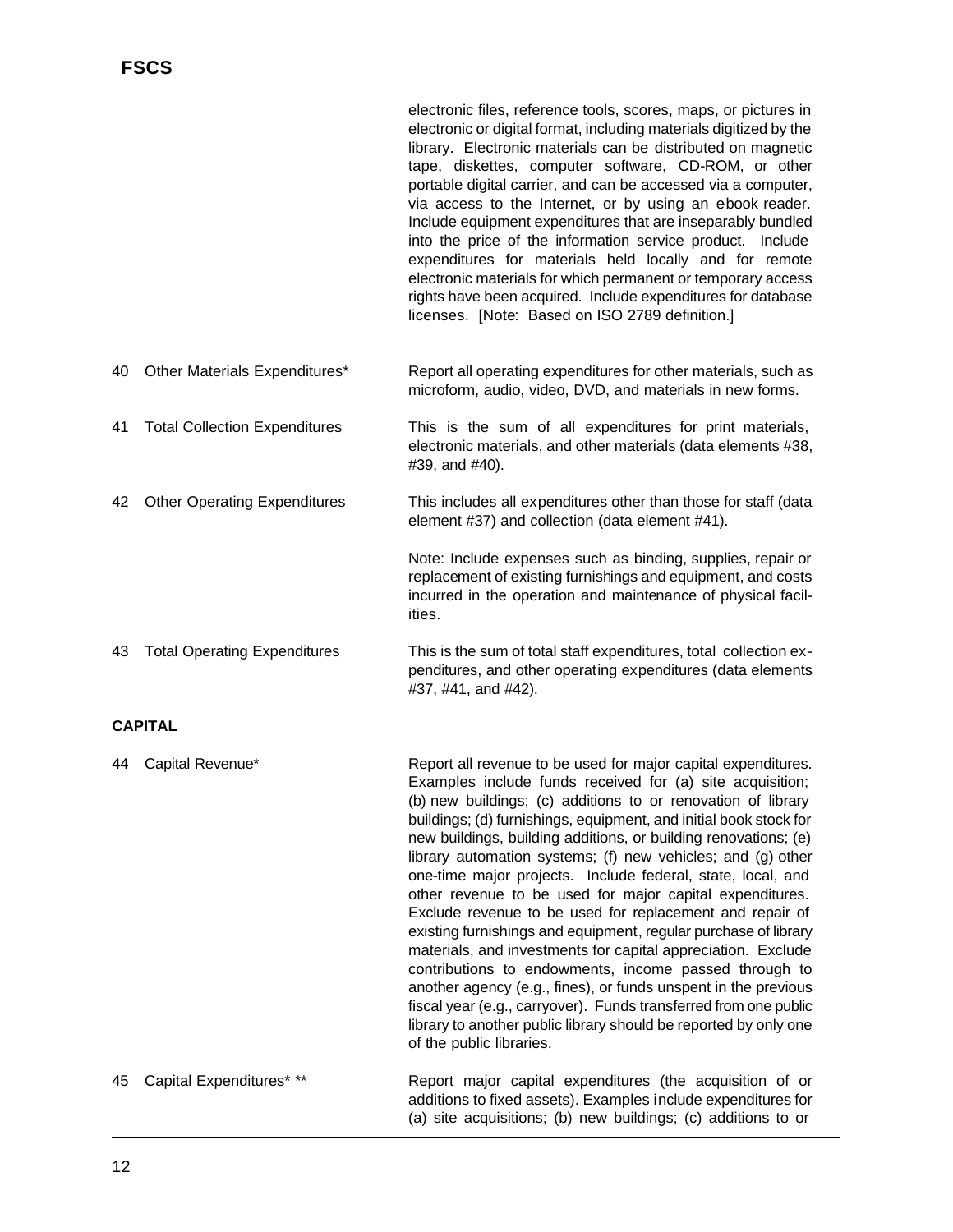renovation of library buildings; (d) furnishings, equipment, and initial book stock for new buildings, building additions, or building renovations; (e) library automation systems; (f) new vehicles; and (g) other one-time major projects. Include federal, state, local, or other income used for major capital expenditures. Only funds that are supported by expenditure documents (e.g., invoices, contracts, payroll records, etc.) at the point of disbursement should be included. Estimated costs are not included. Exclude expenditures for replacement and repair of existing furnishings and equipment, regular purchase of library materials, and investments for capital appreciation. Exclude contributions to endowments, or income passed through to another agency (e.g., fines). Funds transferred from one public library to another public library should be reported by only one of the public libraries.

#### **LIBRARY COLLECTION\*\***

This section of the survey collects data on selected types of materials. It does not cover all materials. Under this category report only items the library has acquired as part of the collection and catalogued, whether purchased, leased, licensed, or donated as gifts.

46 Print Materials\* \*\* Report a single figure that includes both of the following:

1. Books in print. Books are non-serial printed publications (including music and maps) that are bound in hard or soft covers, or in loose-leaf format. Include non-serial government documents. Report the number of physical units, including duplicates. For smaller libraries, if volume data are not available, count the number of titles. Books packaged together as a unit (e.g., a 2-volume set) and checked out as a unit are counted as one physical unit.

2. Serial back files in print. Serials are publications issued in successive parts, usually at regular intervals, that are intended to be continued indefinitely. Serials include periodicals (magazines); newspapers; annuals (reports, yearbooks, etc.); journals, memoirs, proceedings, and transactions of societies; and numbered monographic series. Government documents and reference tools are often issued as serials. Except for the current volume, count unbound serials as a volume when the library has at least half of the issues in a publisher's volume. Report the number of physical units, including duplicates. For smaller libraries, if volume data are not available, count the number of titles. Serials packaged together as a unit (e.g., a 2-volume serial monograph) and checked out as a unit are counted as one physical unit.

47 Electronic Books (E-Books)\* E-books are digital documents (including those digitized by the library), licensed or not, where searchable text is prevalent, and which can be seen in analogy to a printed book (monograph). Include non-serial government documents. Ebooks are loaned to users on portable devices (e-book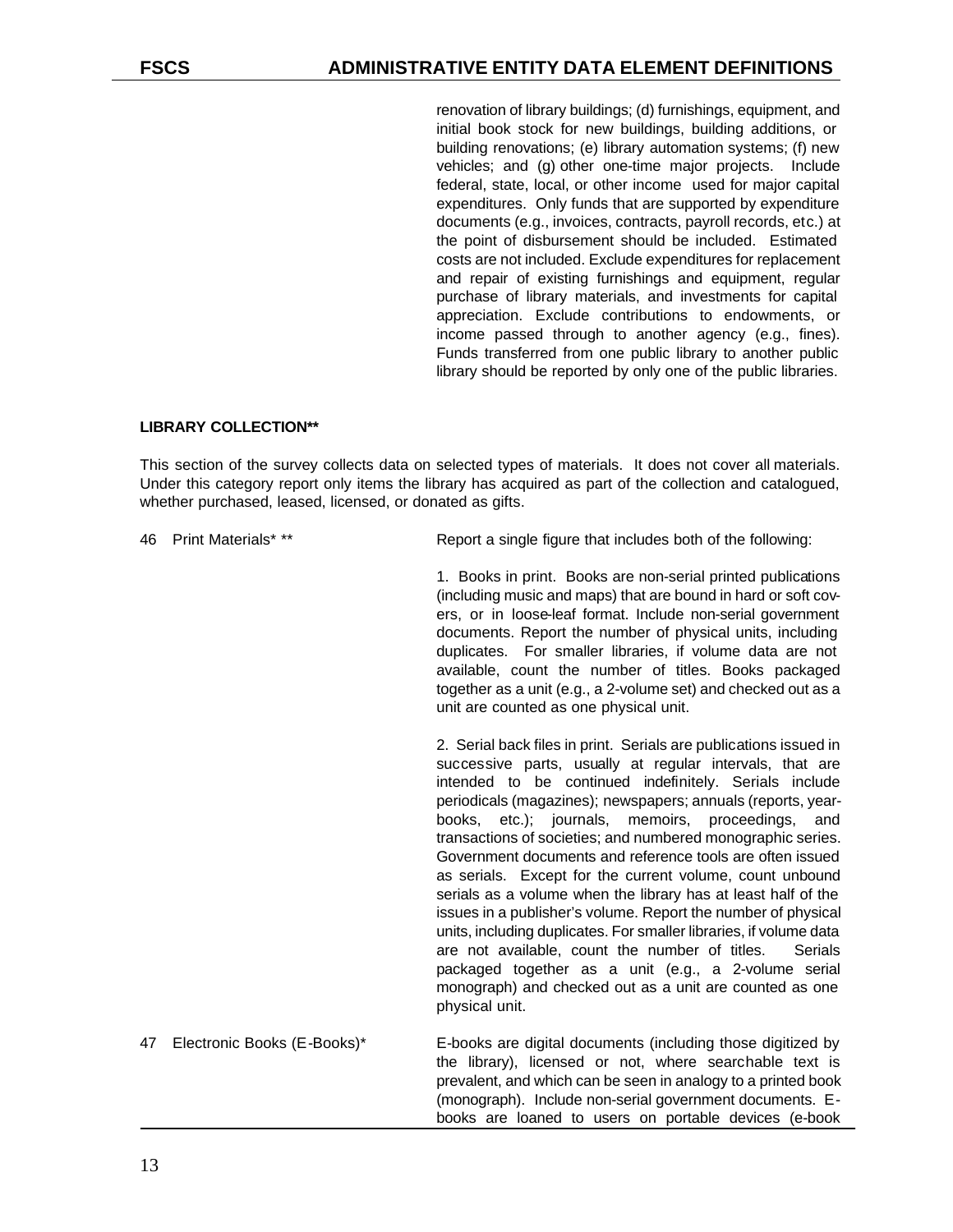|    |            | readers) or by transmitting the contents to the user's personal<br>computer for a limited time. Include e-books held locally and<br>remote ebooks for which permanent or temporary access<br>rights have been acquired. Report the number of physical or<br>electronic units, including duplicates, for all outlets. For<br>smaller libraries, if volume data are not available, the number<br>of titles may be counted. E-books packaged together as a<br>unit (e.g., multiple titles on a single ebook reader) and<br>checked out as a unit are counted as one unit. |
|----|------------|------------------------------------------------------------------------------------------------------------------------------------------------------------------------------------------------------------------------------------------------------------------------------------------------------------------------------------------------------------------------------------------------------------------------------------------------------------------------------------------------------------------------------------------------------------------------|
|    |            | Note: Under this category report only items the library has<br>selected as part of the collection and made accessible<br>through the library's Online Public Access Catalog (OPAC).                                                                                                                                                                                                                                                                                                                                                                                    |
| 48 | Audio**    | These are materials on which sounds (only) are stored<br>(recorded) and that can be reproduced (played back)<br>mechanically, electronically, or both. Include records,<br>audiocassettes, audio cartridges, audio discs (including<br>audio-CD-ROMs), audio-reels, talking books, and other sound<br>recordings.                                                                                                                                                                                                                                                      |
|    |            | Report the number of physical units, including duplicates. For<br>smaller libraries, if physical unit data are not available, count<br>the number of titles. Items packaged together as a unit (e.g.,<br>two audiocassettes for one recorded book) and checked out<br>as a unit are counted as one physical unit.                                                                                                                                                                                                                                                      |
| 49 | Video**    | These are materials on which moving pictures are recorded,<br>with or without sound. Electronic playback reproduces<br>pictures, with or without sound, using a televi sion receiver or<br>monitor. Video formats may include tape, DVD, CD-ROM,<br>etc.                                                                                                                                                                                                                                                                                                               |
|    |            | Report the number of physical units, including duplicates. For<br>smaller libraries, if physical unit data are not available, count<br>the number of titles. Items packaged together as a unit (e.g.,<br>two video cassettes for one movie) and checked out as a unit<br>are counted as one physical unit.                                                                                                                                                                                                                                                             |
| 50 | Databases* | Report the number of databases, including locally mounted or<br>remote, full-text or not, for which temporary or permanent<br>access rights have been acquired. A database is a collection<br>of electronically stored data or unit records (facts,<br>bibliographic data, abstracts, texts) with a common user<br>interface and software for the retrieval and manipulation of the<br>data.                                                                                                                                                                           |
|    |            | The data or records are usually collected with a<br>Note:<br>particular intent and relate to a defined topic. A database<br>may be issued on CD-ROM, diskette, or other direct access<br>method, or as a computer file accessed via dial-up methods or<br>via the Internet. Include such services as EBSCO Host and<br>OCLC FirstSearch, but do not include other electronic serial<br>databases (e.g., Project MUSE, OCLC ECO Project).                                                                                                                               |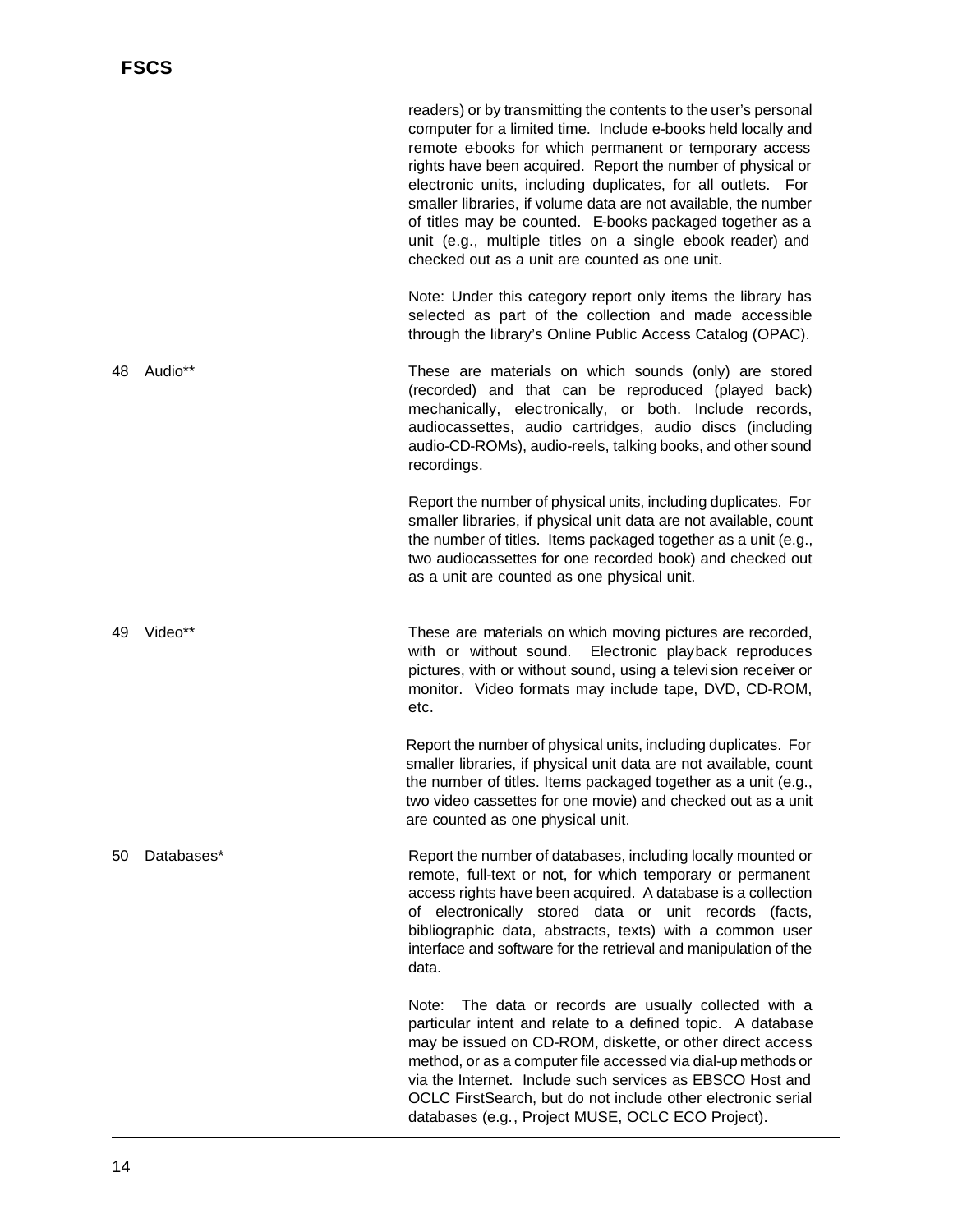Report the number of database licenses (subscription or onetime purchases). Each licensed database product is counted individually even if access to several licensed database products is supported through the same interface (e.g., ProQuest, OCLC FirstSearch).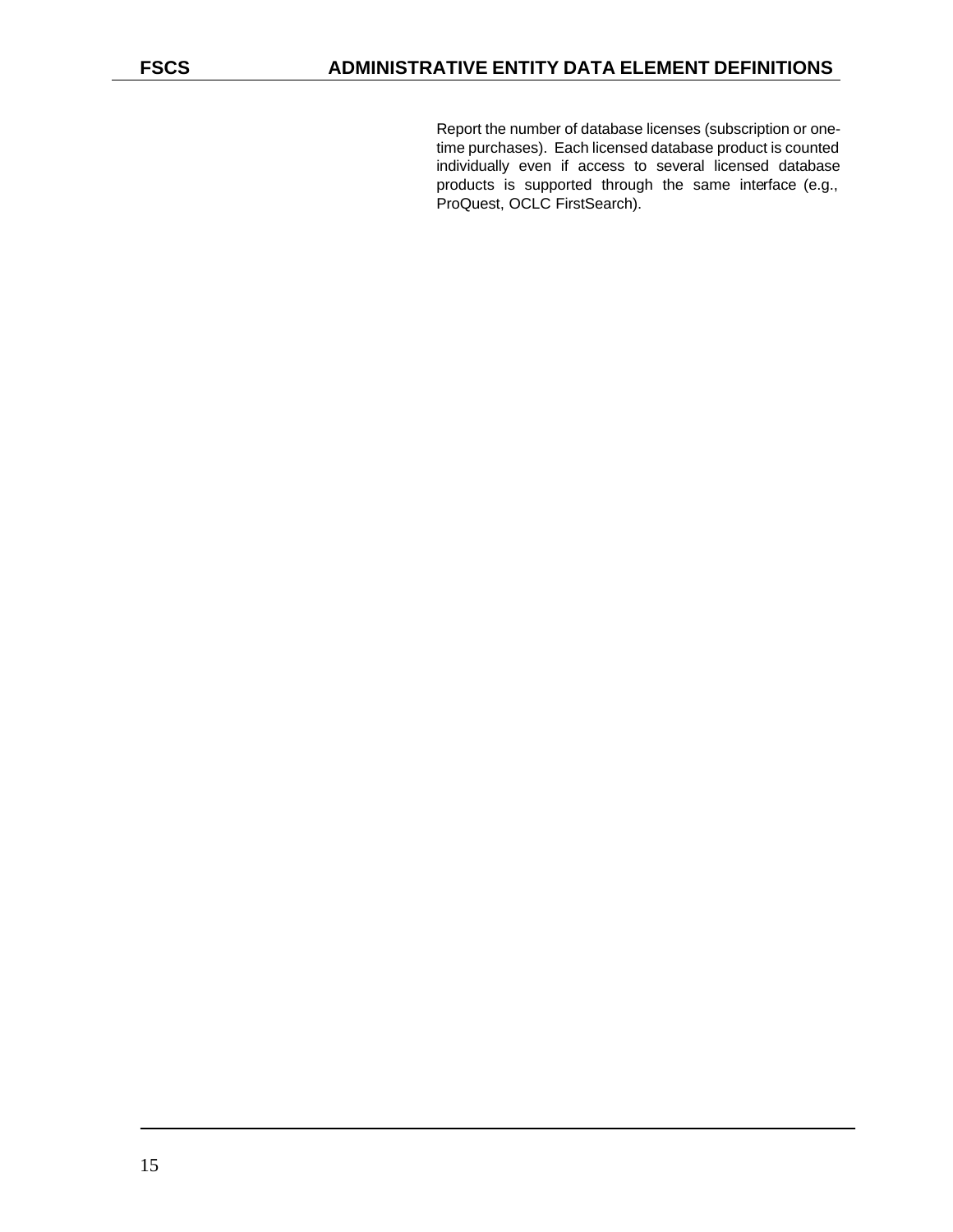## **Current Serial Subscriptions\*\***

Current serial subscriptions are arrangements by which, in return for a sum paid in advance, serials are provided for a specified number of issues. Include current serial subscriptions in print, electronic, and digital formats.

| 51 - | Current Print Serial Subscriptions* ** | Report the number of current print serial subscriptions, including<br>duplicates, for all outlets. Examples of serials are periodicals<br>(magazines), newspapers, annuals, some government<br>documents, some reference tools, and numbered monographic<br>series.                                                                                                                                                                                                                                                                                                                                                                                                                                                                                                                                                                                                            |
|------|----------------------------------------|--------------------------------------------------------------------------------------------------------------------------------------------------------------------------------------------------------------------------------------------------------------------------------------------------------------------------------------------------------------------------------------------------------------------------------------------------------------------------------------------------------------------------------------------------------------------------------------------------------------------------------------------------------------------------------------------------------------------------------------------------------------------------------------------------------------------------------------------------------------------------------|
| 52.  |                                        | Current Electronic Serial Subscriptions* Report the number of current electronic, electronic and other<br>format, and digital serial subscriptions (e-serials, e-journals),<br>including duplicates, for all outlets. Examples include<br>periodicals (magazines), newspapers, annuals, some<br>government documents, some reference tools, and numbered<br>monographic series distributed in the following ways: (a) via<br>the Internet (e.g., HTML, PDF, JPEG, or compressed file<br>formats such as zipped files), (b) on CD-ROM or other<br>portable digital carrier, (c) on databases (including locally<br>mounted databases), and (d) on diskettes or magnetic tapes.<br>Electronic serial subscriptions include serials held locally or<br>remote resources that the library has authorization to access,<br>including those available through statewide or consortia |

agreements. Do not include subscriptions to indexing and abstracting databases that include full-text serial content (e.g., EBSCO Host, ProQuest, OCLC FirstSearch).

## **SERVICES**

| 53 | Public Service Hours Per Year* | This is the sum of annual public service hours for outlets.                                                                                                                                                                                                                                                                                                                                                                                                                                                                                                                                                                                              |
|----|--------------------------------|----------------------------------------------------------------------------------------------------------------------------------------------------------------------------------------------------------------------------------------------------------------------------------------------------------------------------------------------------------------------------------------------------------------------------------------------------------------------------------------------------------------------------------------------------------------------------------------------------------------------------------------------------------|
|    |                                | Note: Include the hours open for public service for centrals<br>(data element #23), branches (data element #24),<br>bookmobiles (data element #25), and books-by-mail only. For<br>each bookmobile, count only the hours during which the book-<br>mobile is open to the public. For Administrative Entities that<br>offer ONLY books-by-mail service, count the hours that the<br>outlet is staffed for service. Minor variations in scheduled<br>public service hours need not be included, however, extensive<br>hours closed to the public due to natural disasters or other<br>events should be excluded even if the staff is scheduled to<br>work. |
| 54 | <b>Library Visits</b>          | This is the total number of persons entering the library for<br>whatever purpose during the year.                                                                                                                                                                                                                                                                                                                                                                                                                                                                                                                                                        |
|    |                                | Note: If an actual count of visits is unavailable, determine an<br>annual estimate by counting visits during a typical week in<br>October and multiplying the count by 52. A "typical week" is<br>a time that is neither unusually busy nor unusually slow.<br>Avoid holiday times, vacation periods for key staff, or days                                                                                                                                                                                                                                                                                                                              |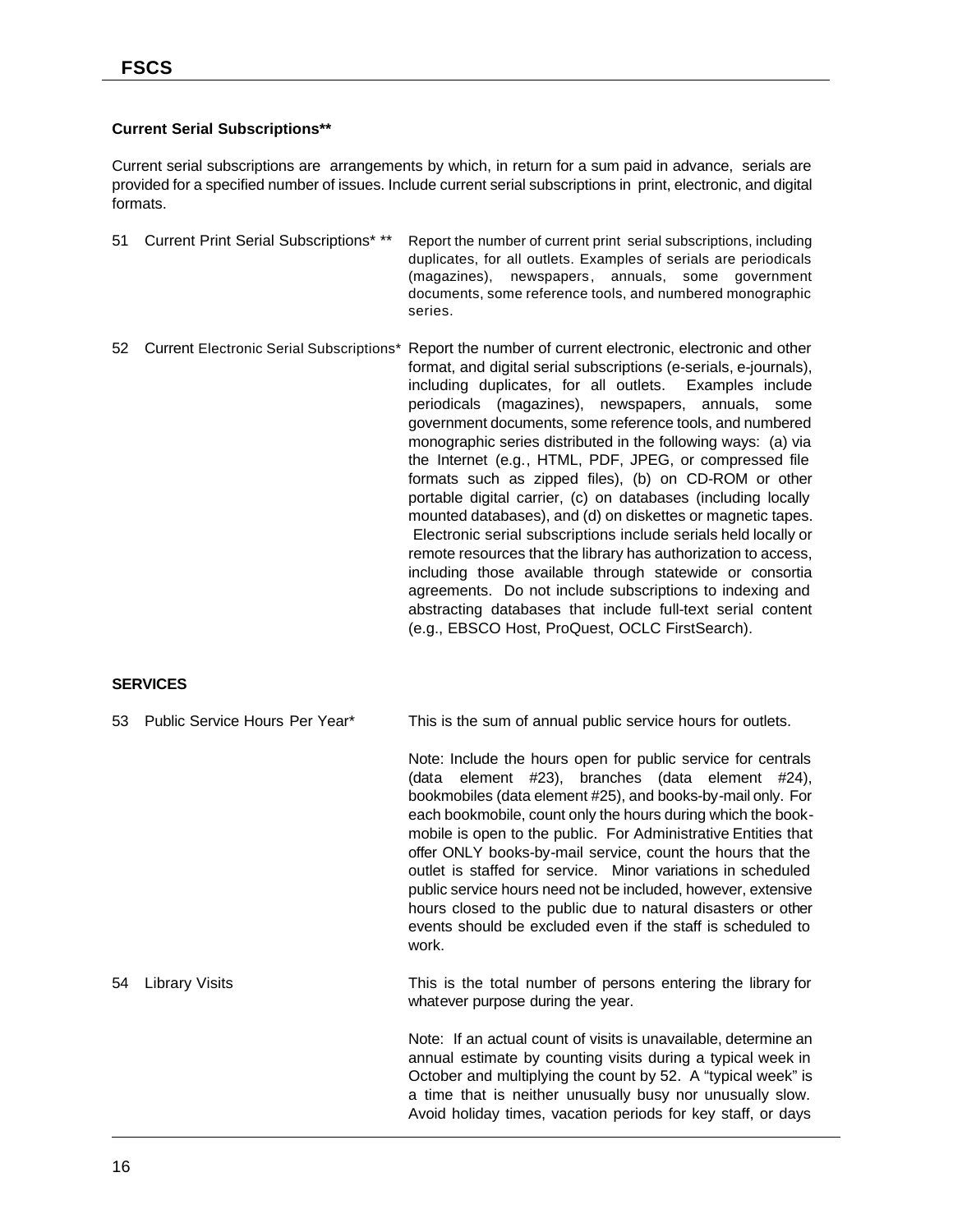when unusual events are taking place in the community or the library. Choose a week in which the library is open its regular hours. Include seven consecutive calendar days, from Sunday through Saturday (or whenever the library is usually open).

- 55 Reference Transactions\*\* A reference transaction is an information contact which involves the knowledge, use, recommendations, interpretation, or instruction in the use of one or more information sources by a member of the library staff. It includes information and referral services. Information sources include printed and non-printed materials, machine-readable databases, catalogs and other holdings records, and, through communication or referral, other libraries and institutions and people inside and outside the library. The request may come in person, by phone, by fax, mail, electronic mail, or through live or networked electronic reference service from an adult, a young adult, or a child. Do not count directional transactions or questions of rules or policies. Examples of directional transactions are "Where are the children's books?" and "I'm looking for a book with the call number 811.2G." An example of a question of rules or policies is "Are you open until 9:00 tonight?" Note: If an annual count of reference transactions is unavailable, determine an annual estimate by counting reference transactions during a typical week in October and multiply the count by 52. A "typical week" is a time that is neither unusually busy nor unusually slow. Avoid holiday times, vacation periods for key staff, days when unusual events are taking place in the community or in the library.
	- Choose a week in which the library is open its regular hours. Include seven consecutive calendar days, from Sunday through Saturday (or whenever the library is usually open).
- 56 Total Circulation The total annual circulation of all library materials of all types, including renewals.

Note: Count all materials in all formats that are charged out for use outside the library. Interlibrary loan transactions included are only items borrowed for users. Do not include items checked out to another library.

received by one autonomous library from another upon re-

## **INTER-LIBRARY LOANS**

| 57 Provided To**   | These are library materials, or copies of the materials,<br>provided by one autonomous library to another upon request.<br>The libraries involved in interlibrary loans are not under the<br>same library administration. These data are reported as<br>annual figures. |
|--------------------|-------------------------------------------------------------------------------------------------------------------------------------------------------------------------------------------------------------------------------------------------------------------------|
| 58 Received From** | These are library materials, or copies of the materials,                                                                                                                                                                                                                |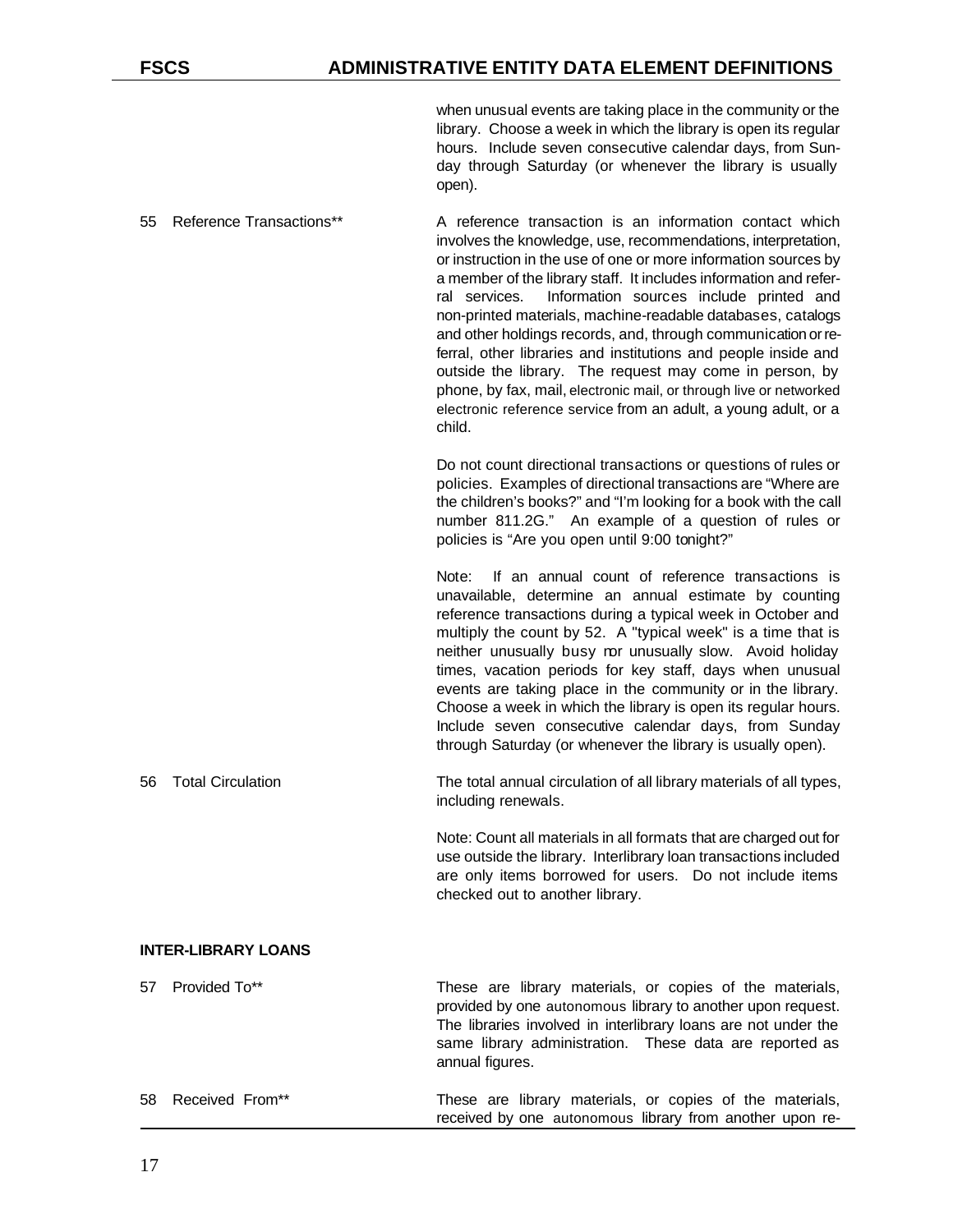quest. The libraries involved in interlibrary loans are not under the same library administration. These data are reported as annual figures.

#### **CHILDREN'S SERVICES**

| 59 | Circulation of Children's Materials                      | The total annual circulation of all children's materials in all<br>formats to all users. It includes renewals.                                                                                                                                                                                                                                                                                                                                                                                                      |  |  |  |
|----|----------------------------------------------------------|---------------------------------------------------------------------------------------------------------------------------------------------------------------------------------------------------------------------------------------------------------------------------------------------------------------------------------------------------------------------------------------------------------------------------------------------------------------------------------------------------------------------|--|--|--|
| 60 | Children's Program Attendance                            | The count of the audience at all programs for which the<br>primary audience is children. Includes adults who attend pro-<br>grams intended primarily for children.                                                                                                                                                                                                                                                                                                                                                  |  |  |  |
|    |                                                          | Note: Output Measures for Public Library Service to Children;<br>A Manual of Standardized Procedures (ALA, 1992) defines<br>children as persons age 14 and under.                                                                                                                                                                                                                                                                                                                                                   |  |  |  |
|    | <b>ELECTRONIC TECHNOLOGY</b>                             |                                                                                                                                                                                                                                                                                                                                                                                                                                                                                                                     |  |  |  |
| 61 | Number of Internet Terminals<br>Used by General Public** | Report the number of Internet terminals (personal computers<br>(PCs), dumb terminals, and laptops), whether purchased,<br>leased or donated, used by the general public in the library.                                                                                                                                                                                                                                                                                                                             |  |  |  |
| 62 | Number of Users of Electronic<br>Resources Per Year* **  | Report the annual number of users of electronic resources in<br>the library. Electronic resources include, but are not limited<br>to, Internet (WWW, email, Telnet, other), online indexes, CD-<br>ROM reference materials, software, and the online catalog.<br>Do not include staff use of these resources.                                                                                                                                                                                                       |  |  |  |
|    |                                                          | Note: The number of users may be counted manually, using<br>registration logs. Count each user that uses electronic<br>resources, regardless of the amount of time spent on the<br>computer. A user who uses the library's electronic resources<br>three times a year would count as three customers. Software<br>such as "Historian" can also be used to track the number of<br>users at each public terminal. If the data element is collected<br>as a weekly figure, multiply that figure by 52 to annualize it. |  |  |  |

\* New or revised data item or category.

<sup>\*\*</sup> Definition revised.

Note: Data items were renumbered. Materials in Electronic Format was deleted (replaced by Electronic Books, Databases, and Current Electronic Serial Subscriptions). Book/Serial Volumes was renamed Print Materials. Access to Electronic Services, Access to Internet, and Internet Terminals Used by Staff Only were deleted. Income is now referred to as revenue. Some of the data element names that appear on the WinPLUS data entry screens are abbreviated.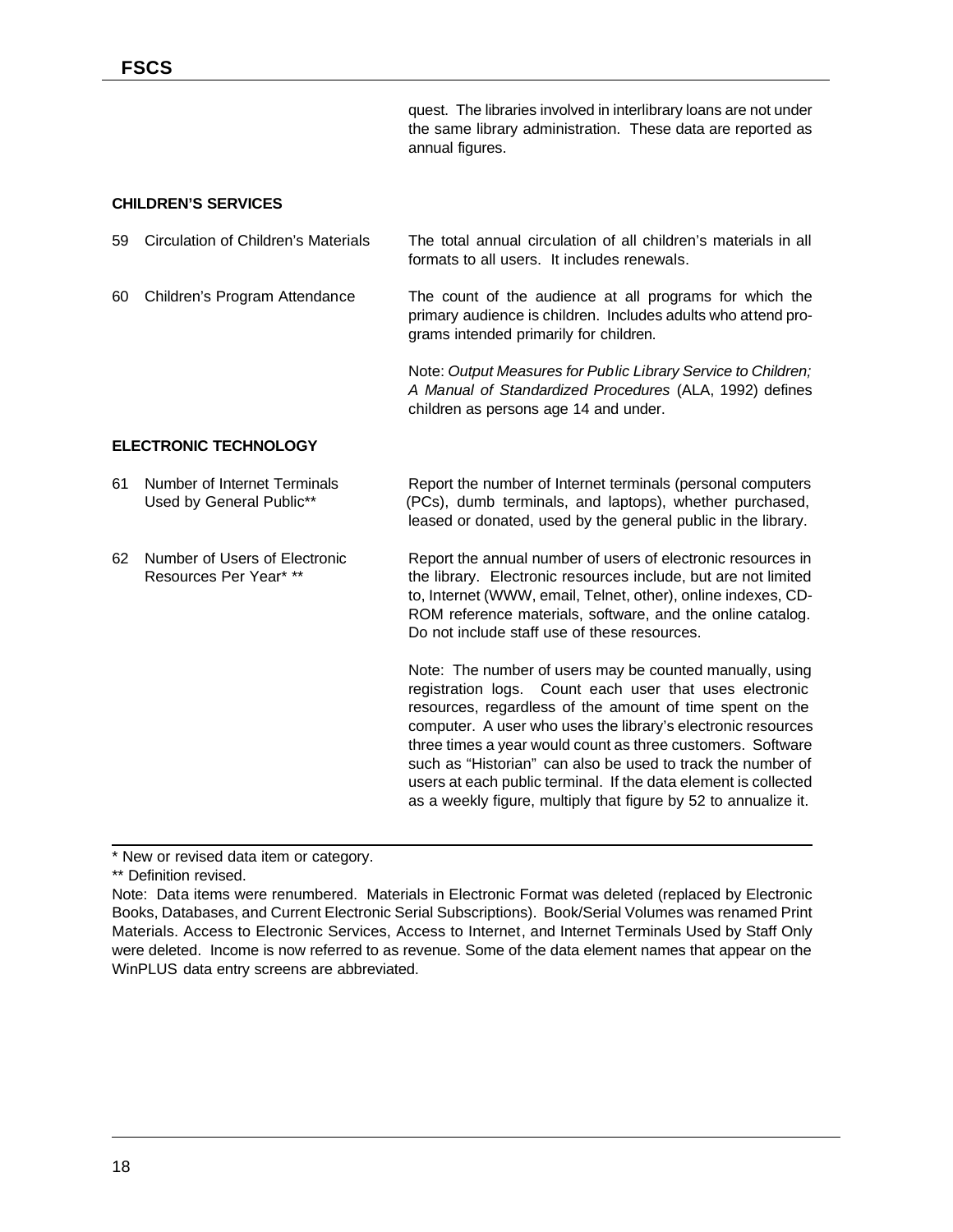| #  | <b>Data Element Name</b>       | <b>Data Element Definition</b>                                                                                                                                                                                                                                                                                                                                                                  |
|----|--------------------------------|-------------------------------------------------------------------------------------------------------------------------------------------------------------------------------------------------------------------------------------------------------------------------------------------------------------------------------------------------------------------------------------------------|
|    | 1A FSCS ID (Automatic Display) | This is the identification code assigned by NCES. Outlets are<br>assigned the same FSCS ID as the administrative entity to<br>which they belong, with a unique three-digit suffix added to dis-<br>tinguish each outlet.                                                                                                                                                                        |
| 01 | LIB ID (Optional)              | This is the state-assigned identification code for the outlet.                                                                                                                                                                                                                                                                                                                                  |
| 02 | Name                           | This is the name of the outlet.                                                                                                                                                                                                                                                                                                                                                                 |
| 03 | <b>Street Address</b>          | This is the complete street address of the outlet.                                                                                                                                                                                                                                                                                                                                              |
|    |                                | Note: Do not report a post office box or general delivery. For a<br>bookmobile that operates from an administrative entity, branch,<br>or central library, report the address of the administrative entity,<br>branch or central library from which it operates. For a book-<br>mobile that is itself the administrative entity, report the address<br>where the bookmobile is parked at night. |
| 04 | City                           | This is the city or town in which the outlet is located.                                                                                                                                                                                                                                                                                                                                        |
| 05 | Zip                            | This is the standard five-digit postal zip code for the street<br>address of the outlet.                                                                                                                                                                                                                                                                                                        |
| 06 | Zip4                           | This is the four-digit postal zip code extension for the street ad-<br>dress of the outlet.                                                                                                                                                                                                                                                                                                     |
| 07 | County of the Outlet           | This is the county in which the outlet is located.                                                                                                                                                                                                                                                                                                                                              |
| 08 | Phone                          | This is the telephone number of the outlet, including area code.                                                                                                                                                                                                                                                                                                                                |
|    |                                | Note: Report telephone number without spacing or punctuation.<br>If the outlet has no phone, please enter "NA" (for Not<br>Applicable).                                                                                                                                                                                                                                                         |
|    | 09 Outlet Type Code            | An outlet is a unit of an administrative entity that provides direct<br>public library service.                                                                                                                                                                                                                                                                                                 |
|    |                                | Select one of the following:                                                                                                                                                                                                                                                                                                                                                                    |
|    |                                | BM-Books-by-Mail Only<br><b>BR-Branch Library</b><br>BS-Bookmobile(s)<br><b>CE-Central Library</b>                                                                                                                                                                                                                                                                                              |
|    |                                | BM-Books-by-Mail Only. A direct mail order service which<br>provides books and other library materials. Books-by-mail<br>typically serves rural residents, the disabled, the homebound,                                                                                                                                                                                                         |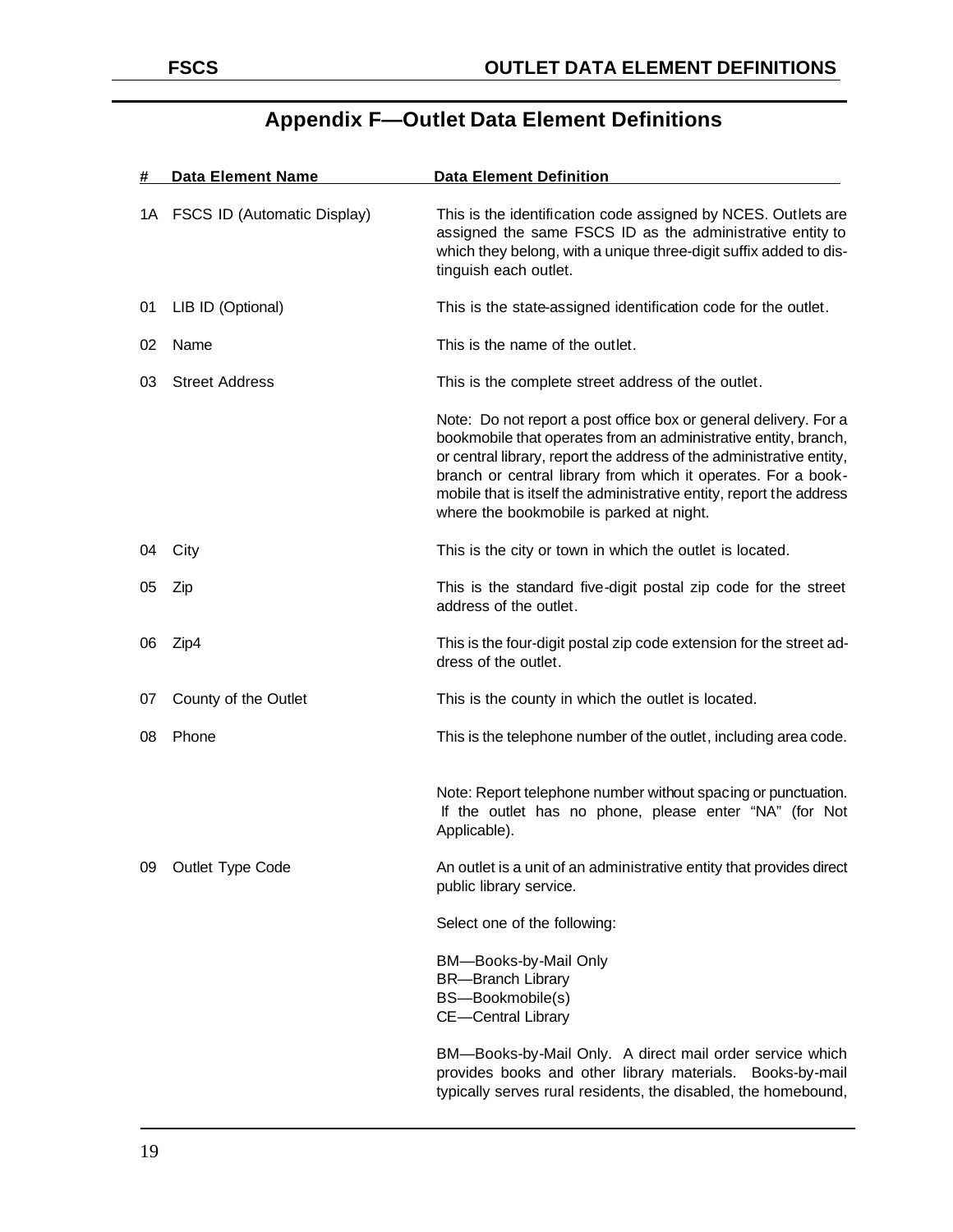and others without access to another type of public library outlet. Requests for materials are usually received by mail and by telephone only. Only books-by-mail services that are housed separately from any other type of direct public service outlet (that is, central library, branches, or bookmobiles) should be coded here.

BR—Branch Library. A branch library is an auxiliary unit of an administrative entity which has at least all of the following:

- 1. separate quarters;
- 2. an organized collection of library materials;
- 3. paid staff; and
- 4. regularly scheduled hours for being open to the public.

BS—Bookmobile(s). A bookmobile is a traveling branch library. It consists of at least all of the following:

- 1. a truck or van that carries an organized collection of library materials;
- 2. a paid staff; and
- 3. regularly scheduled hours (bookmobile stops) for being open to the public.

Note: A separate outlet record may be created for each bookmobile. You may wish to create separate outlet records for individual bookmobiles if (1) they have different addresses and/or (2) they have different Metropolitan Status Codes. Alternatively, a bookmobile outlet record may include more than one bookmobile.

CE—Central Library. This is one type of single outlet library (SO) or the library which is the operational center of a multipleoutlet library (MO or MA). Usually all processing is centralized here and the principal collections are housed here. Synonymous with main library.

Note: Each administrative entity may report either no central library or one central library. No administrative entity may report more than one central library. If you wish to identify a central library in the outlet file, identify the library with the largest collection as the central library for FSCS purposes, and report all others as branches. Where there are several coequal outlets and no principal collection, report all such outlets as branches, not central libraries.

## 10 Metropolitan Status Code Select one of the following. Bookmobiles should report the code which best describes their primary service area.

CC—Within the City Limits of the Central City of a Metropolitan Area. NC—Metropolitan Area, but Not Within Central City Limits. NO—Not in a Metropolitan Area.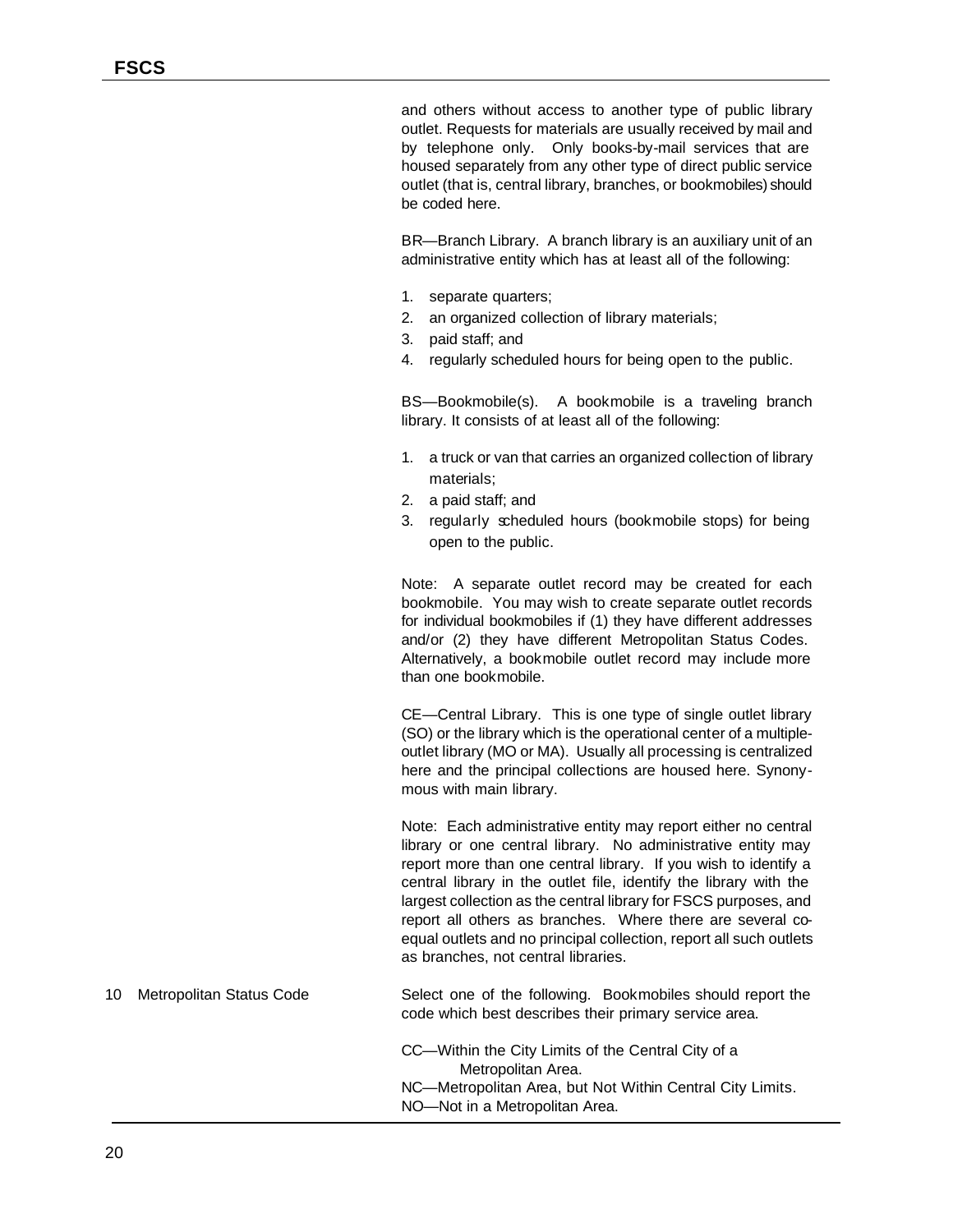M—Missing (Unknown, Not Reported)

Note: Contact the State Data Center for specific information about Metropolitan Areas in your state.

CC—Central City. The largest central city and, in some cases, up to two additional central cities are included in the title of the Metropolitan Area; there also are central cities that are not included in a Metropolitan Area title. A Metropolitan Area central city does not include any part of that city that extends outside the Metropolitan Area boundary.

NC—Metropolitan Area, but not within central city limits. A large population nucleus, together with adjacent communities that have a high degree of economic and social integration with that nucleus. Some Metropolitan Areas are defined around two or more nuclei. Each Metropolitan Area must contain a place with a minimum population of 50,000 or a Census Bureau-defined urbanized area and a total Metropolitan Area population of at least 100,000 (75,000 in New England). A Metropolitan Area comprises one or more central counties. (Independent cities are considered county equivalents.) A Metropolitan Area may also include one or more outlying counties that have close economic and social relationships with the central county. An outlying county must have a specified level of commuting to the central counties and also must meet certain standards regarding metropolitan character, such as population density, urban population, and population growth. In New England, Metropolitan Areas are composed of cities and towns rather than whole counties.

- 11 Square Footage of Outlet Provide the area, in square feet, of the public library outlet (central library or branch). Report the total area in square feet for each library outlet (central library or branch) separately. This is the area on all floors enclosed by the outer walls of the library outlet. Include all areas occupied by the library outlet, including those areas off-limits to the public. Include any areas shared with another agency or agencies if the outlet has use of that area.
- the Bookmobile Outlet Record

12 Number of Bookmobiles in The number of bookmobiles in the bookmobile outlet record.